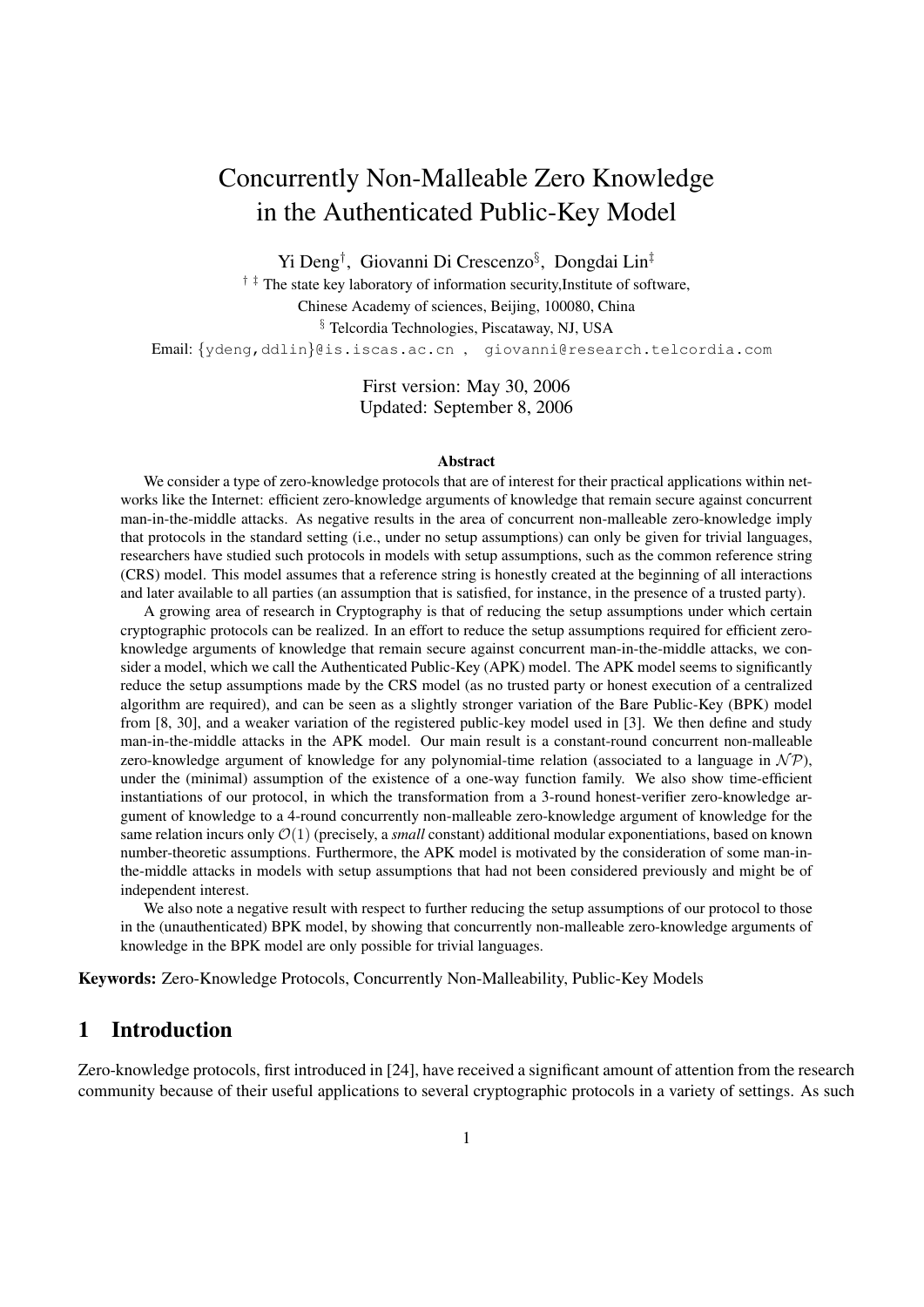protocols are often deployed in distributed and asynchronous networks like the Internet, the research on these protocols is moving towards extending the security properties of (stand-alone) zero-knowledge protocols to models with multiple parties, asynchronous message delivery, and adversarial modification to exchanged messages.

In particular, the notion of concurrent zero-knowledge, first studied by [18], extends the zero-knowledge security notion to the case where multiple concurrent executions of the same protocol take place and a malicious adversary may control the scheduling of the messages and corrupt multiple provers or verifiers in order to violate the soundness or zero-knowledge properties (respectively). Unfortunately, concurrent zero-knowledge with black-box simulation requires a logarithmic number of rounds for languages outside  $BPP$  [9] and therefore their round-complexity is not efficient. In the Common Reference String model, in [11] it is showed that 3-round and time-efficient concurrent zero knowledge can be achieved. Surprisingly, using non-black-box techniques, Barak [1] constructed a constant round non-black-box bounded concurrent zero knowledge protocol whose time-complexity however is not efficient.

The concept of non-malleable zero knowledge was put forward in [17]. The issue of malleability arises in the so-called man-in-the-middle setting, in which the adversary plays the role of the verifier in several proofs (left interactions) and at the same time acts as the prover in some other proofs (right interactions), having full control over the scheduling of the messages between parties. The serious problem in such scenario is that the information obtained from left interactions may help the adversary to cheat the verifier in one of the right interactions (malleability). A zero-knowledge protocol is considered non-malleable if it is immune against such problem. In [17], the authors give a  $\mathcal{O}(\log n)$ -round non-malleable concurrent zero-knowledge protocol in which the adversary interacts with only one prover. Achieving non-malleability non-interactively in the common random string model was studied in [12] and [37]. In [2], a constant-round coin-tossing protocol assuming the existence of hash functions that are collisionresistant against subexponential-time adversaries was presented, which can be used to transform non-malleable non-interactive zero-knowledge in the shared random string model into interactive non-malleable zero-knowledge in the plain model. A new constant-round non-malleable ZK with minimum assumptions was present in [34], but it failed to be extended to the concurrent model. Note that in [2] and [34] non-black-box techniques were used, and thus the resulting protocols are very inefficient. As showed in [29], it is impossible to achieve concurrent non-malleability without set-up assumption. Several works on this issue show the feasibility to achieve concurrent non-malleability efficiently in the common reference string model. In [20] Garay et al. defined the so-called  $Ω$ -protocol, a variant of  $Σ$ -protocol with straight line extractor, and then they show a technique to transform the  $\Omega$ -protocol to a concurrently non-malleable ZK protocol. Gennaro [21] introduced multi-trapdoor commitments and presented a very efficient ZK protocol enjoying concurrent non-malleability.

A growing area of research in Cryptography is that of reducing the setup assumptions under which certain cryptographic protocols can be realized. In an effort to reduce the setup assumptions required for efficient zeroknowledge arguments of knowledge that remain secure against concurrent man-in-the-middle attacks, we study the concurrent non-malleability in a weak model with very relaxed set-up assumption, the Bare Public-Key (BPK) model of [8]. Comparing with some previous model such as common reference string model and the preprocessing model considered, for instance, in [14], this model seems to significantly reduce the set-up assumptions: It just assumes that each verifier deposits a public key  $pk$  in a public file before any interaction with the prover begins, with no need of trusted parties. Since its introduction, many papers focusing on resettable zero knowledge in this model appeared in recent years, but they do not address man-in-the-middle attacks. More specifically, we consider a new variation of this model, which we call the Authenticated Public-Key (APK) model. The APK model is a stronger variation of the BPK model from [8, 30], and can also be seen as a weaker variation of the registered public-key (RPK) model used in [3], and still seems to significantly reduce the setup assumptions made by the RPK or CRS models (as no trusted party or honest execution of a centralized algorithm are required; see detailed discussion in Section 2).

Our results. In this paper we study the concurrent non-malleability in the APK model and in BPK model, our results are: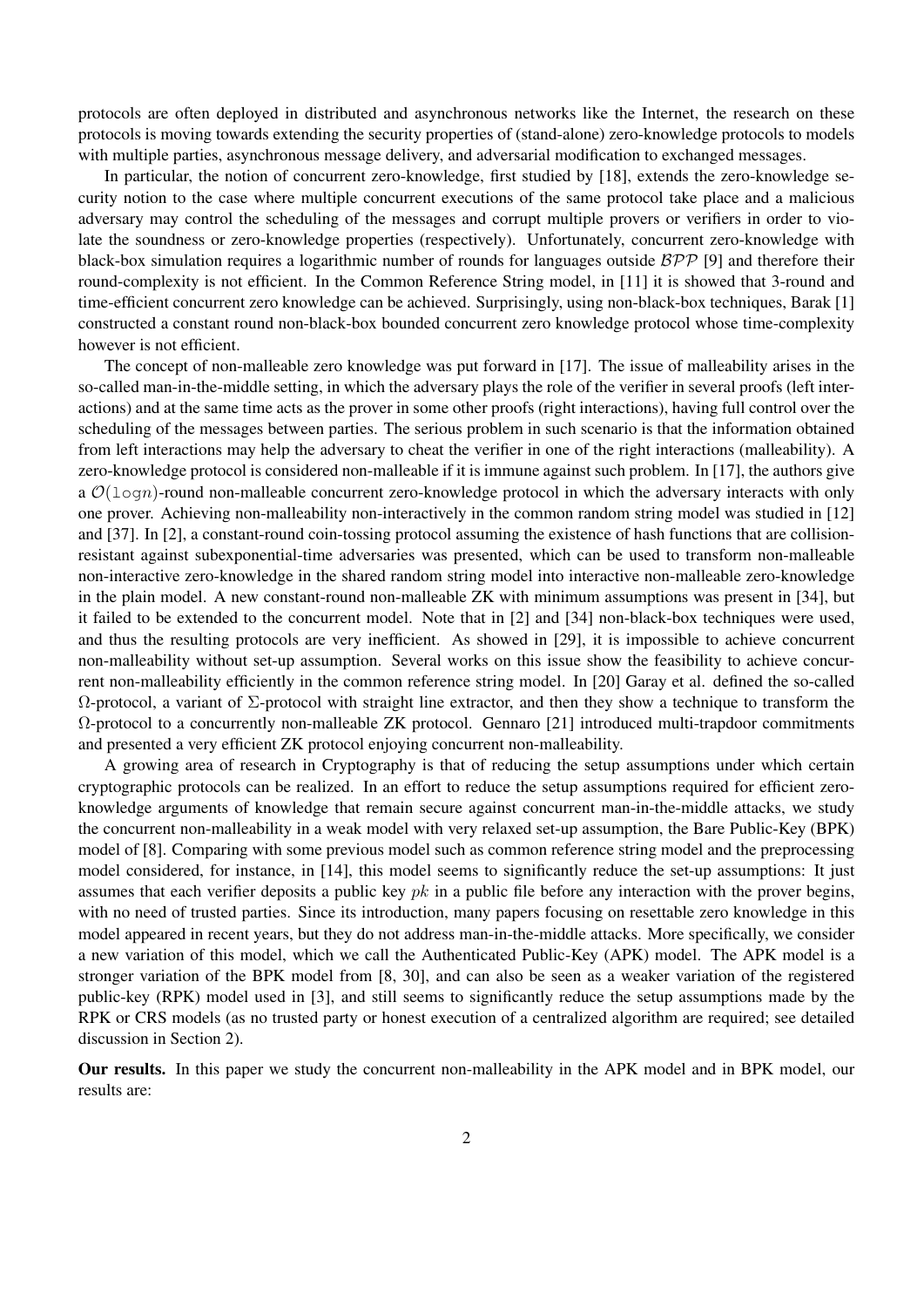*concurrently non-malleability ZK in APK model based on one-way functions.* This is our main result. In particular, we construct a 5-round concurrently non-malleable zero-knowledge argument of knowledge for any polynomial-time relation (associated to an  $\mathcal{NP}$  language), under the (minimal) assumption of the existence of a one-way function family.

*round-optimal and time-efficient instantiations in APK model based on specific number-theoretic assumptions.* We also show two efficient instantiations of our protocol, in which the transformation from a 3-round honestverifier zero-knowledge argument of knowledge to a 4-round concurrently non-malleable zero-knowledge argument of knowledge incurs only  $\mathcal{O}(1)$  (a *small* constant) additional modular exponentiations, based on known numbertheoretic assumptions.

*Negative results in BPK model.* We note a negative result with respect to further reducing the setup assumptions of our protocol to the BPK model, by showing that concurrently non-malleable zero-knowledge arguments of knowledge in the (unauthenticated) BPK model are only possible for trivial languages. This shows that the setup assumption behind our main result is essentially optimal.

Our study of the APK model is also partially motivated by the consideration of some man-in-the-middle attacks in models with setup assumptions that had apparently not been considered previously and might be of independent interest. Specifically, we allow a man-in-the-middle to modify not only the communication between two parties (i.e., a prover and a verifier), but also between a party (prover or verifier) and the site of the common setup information, being this a public file with several public keys, a common reference string, etc. (as access to common setup information is itself realized as a communication exchange between the party and the setup information's site).

Comparison with the recent work [33]. Very recently, Ostrovsky, Persiano, Visconti introduced the notion of concurrent non-malleable witness indistinguishability and implemented a concurrently non-malleable zero knowledge protocol and realized ZK argument of knowledge under general concurrent composition in BPK model. This seems to contradict our impossibility results. However, we argue that the term "BPK" in their paper is actually identical to ours "APK" model: We make the same requirement on BPK model that once the public file is published, the whole file can not be modified by adversary. We think such requirement must involve in authenticated channel in the man-in-the-middle setting if we allow adversaries to control all communication that takes place in the proof stage (including the prover's access to the public file) as considered in this paper. This is the only reason we call the new model "APK" model.

Ignoring the above artificial difference, we note that, compared to OPV's construction for concurrently nonmalleable ZK argument, Our construction is far more efficient because we use only black-box technique, and is based on more general intractability assumption (existence of one-way functions). Furthermore, based on some specific number-theoretic assumptions, We can also instantiate our protocol very efficiently: the transformation from a 3-round honest-verifier zero-knowledge argument of knowledge to a 4-round (optimal) concurrently nonmalleable zero-knowledge argument of knowledge for the same relation incurs only a *small constant* additional modular exponentiations.

We also note that Ostrovsky et al. address more general issues, e.g., ZK under general concurrent composition, which we do not study here.

## 2 Definitions

In this section we define the authenticated public-key (APK) model for zero-knowledge protocols, and define concurrently non-malleable zero-knowledge arguments in this model. We also recall the background tools of commitment schemes, signature schemes and  $\Sigma$ -protocols, that will be used in our main construction.

The APK Model. In [8], the authors introduced the bare public-key (BPK) model for zero-knowledge protocols. Informally, in this model, protocols are defined in two stages: a preprocessing stage, in which all verifiers post a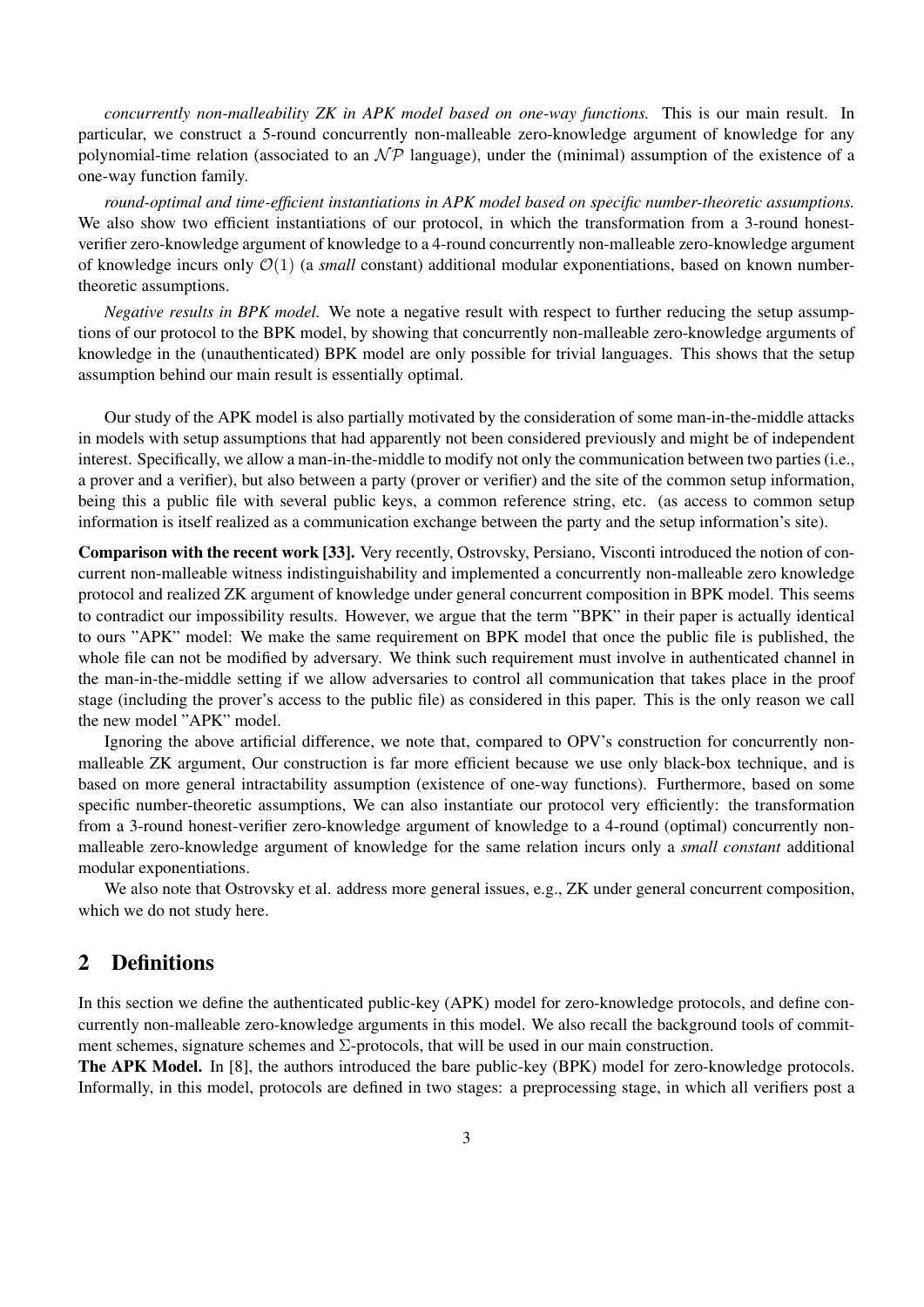public key on a public file; and a proof stage, in which provers and verifiers interact and have access to the previously created public file. The term 'bare' in the name of the model refers to the fact that, contrarily to other models, such as the public-key infrastructure model, no certification of the public keys is required. In this model, the authors (and several other papers) presented constant-round resettable zero-knowledge arguments for any language in  $N\mathcal{P}$ , under appropriate complexity assumptions. In this paper we would like to construct zero-knowledge arguments of knowledge that remain so even under man-in-the-middle attacks. To this purpose, we consider a slightly stronger version of the BPK model, which we call the authenticated public-key (APK) model. Briefly speaking, the APK model only augments the BPK model in that during the proof stage, the provers are guaranteed to have access to the same public file that was determined at the end of the preprocessing stage. This happens regardless of any adversarial activity such as man-in-the-middle attacks (in other words, adversaries in the middle between any prover and the public file's site are prevented to alter the prover's reading of this file). Formally, the authenticated public-key model (APK model) makes the following assumptions.

- 1. There are two types of entities: provers and verifiers, and the entire interaction between them can be divided into two stages; the first stage is called *preprocessing stage* and only needs to be run by verifiers; at the end of the preprocessing stage, the *proof stage* starts, where any pair of prover and verifier can interact. All algorithms have access to a public file. Provers, verifiers and the public file are defined below.
- 2. The *public file*, structured as a collection of records, is empty at the beginning and can be modified by the verifiers during the preprocessing stage; the version of the public file  $F$  obtained at the end of the preprocessing stage will be used during the proof stage.
- 3. An (honest) *prover* P is an interactive deterministic polynomial-time algorithm that operates in the proof stage, on input a security parameter  $1^n$ , an n-bit string  $x \in L$ , an auxiliary input w, a public file  $F_p$  and a random tape  $r_p$ , where L is a language in  $\mathcal{NP}$ .
- 4. An (honest) *verifier* V is a pair of deterministic polynomial-time algorithms  $(V_1, V_2)$ , where  $V_1$  operates in the preprocessing stage and  $V_2$  operates in the proof stage. On input a security parameter  $1^n$  and a random tape  $r_{v1}$ ,  $V_1$  generates a key pair  $(pk, sk)$  and stores pk in the public file. On input pk, sk, an n-bit string x and a random tape  $r_{v2}$ , the interactive algorithm  $V_2$  performs the interactive protocol with a prover, and outputs "accept  $x$ " or "reject  $x$ " at the end of this protocol.
- 5. There is an authenticated channel between a prover and the public file site. Thus for any prover it holds that  $F_p = F$ .

*Remarks.* The only difference between the above formal definition and the formal definition of the BPK model from [8, 30] is in item 5, which implies that the public file used by all provers cannot be different from the public file obtained at the end of the preprocessing phase. We note however that all previous papers in the BPK model (starting with [8, 30]) did not study man-in-the-middle attacks, but mostly focused on questions related to concurrent or resettable variants of soundness or zero-knowledge properties. When considering man-in-the-middle attacks, as we do in this paper, we need to consider adversaries that can control all communication that takes place in the proof stage (including the prover's access to the public file) and invoke many different provers in the left interactions (these provers are not aware of the existence of each other). Although not explicitly stated, a similar constraint on the public file has to implicitly hold for each verifier; specifically, first recall that verifiers are defined in two stages; then note that each verifier's proof stage activation uses the same public file (or, more precisely, the same pair  $(pk, sk)$ ) generated by the same verifier's preprocessing stage activation. In other words, each verifier is already assumed to 'remember' (at least part of) the public file between the two stages in the BPK model, and the APK model could be realized by further assuming that also each prover is assumed to remember the (entire) public file between the two stages (thus obviously realizing authenticated access as access to private memory).

*Comparison with the RPK and CRS models.* We note that the APK model can be seen as a weaker version of the RPK model, for registered public-key model from [3], a stronger version of the BPK model, where all parties (i.e., both provers and verifiers) are required to post a public key and a trusted party needs to verify each party's knowledge of the associated secret key in the preprocessing stage. (To see that the RPK model is stronger than the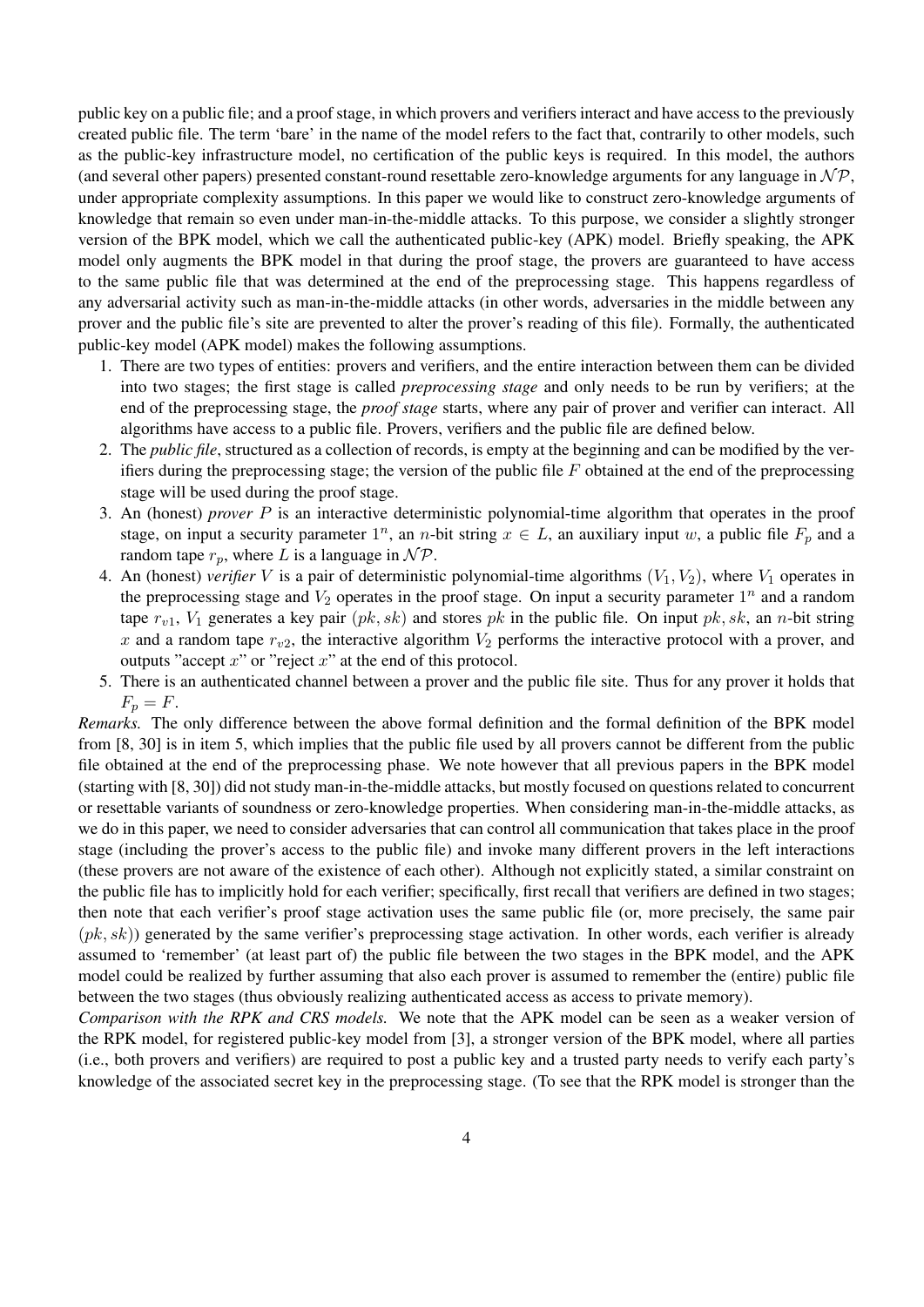APK model, note that each party in the RPK model can keep state information, such as the content of the entire public file between the preprocessing stage and the proof stage, and therefore authenticated access to the public file is obviously guaranteed by a party accessing its own state information.) In the APK model, however, it is not required that the provers publish a public key and no trusted party is necessary in the preprocessing/registering stage. The model in [3] was used to study secure function evaluation protocols with universal composability properties, where the authors' goal was that of presenting such protocols under setup assumptions weaker than those in the common reference string model. Analogously, in this paper we present concurrently non-malleable arguments in the APK model, under setup assumptions weaker than those in the CRS model (although the goals addressed and techniques used are very different). We remind readers that if the man-in-the-middle adversary is allowed to control the honest party's access to the common random string, the CRS model also should assume an authenticated channel between all parties and the site where the common reference string is available (so that all parties have a secure access to the common reference string).

Concurrently Non-Malleable Arguments of Knowledge in the APK Model. We start with some basic definitions and then define the requirements of completeness, concurrent zero-knowledge, extraction, and view simulatability.

We say that function  $f(n)$  is *negligible* if for every polynomial  $q(n)$  there exists a positive integer  $n_0$  such that for all  $n \ge n_0$ , it holds that  $f(n) \le 1/q(n)$ . If L is a language in  $\mathcal{NP}$ , we define the *associated relation* as the relation  $R_L = \{(x, w) | x \in L; w \text{ is a witness for } x \in L\}$ . Conversely, let R be a relation. We define the *domain* of R as the language dom  $R = \{x | \exists w \text{ such that } (x, w) \in R\}$ . If R is a polynomial-time relation (i.e., a relation for which there exists a polynomial-time algorithm deciding whether an input pair belongs to it), we define the *associated language*  $L_R$  as the domain of R. The definition of class  $\mathcal{NP}$  implies that for every language L in  $\mathcal{NP}$ , its associated relation  $R_L$  is polynomial-time.

*Completeness and Concurrent Zero-knowledge.* The definition of completeness and concurrent zero-knowledge of argument systems in the APK model are immediate adaptations of the analogous definitions in the BPK model, which, in turn, are adaptations of the analogous definitions in the standard model.

**Definition 2.1** Let L be a language L in  $\mathcal{NP}$  and let  $R_L$  be its associated relation; also, let P and V be a prover and a verifier, respectively, in the APK model.

We say that pair  $(P, V)$  satisfies the *completeness* requirement if, after public file  $F$  has been generated during the preprocessing phase, where F contains pair  $(pk, sk)$  generated by  $V_1$ , for all n-bit strings  $x \in L$  and any w such that  $(x, w) \in R_L$ , the probability that in the proof stage V interacting with P on input y, outputs "reject" is negligible in  $n$ .

We say that pair  $(P, V)$  satisfies the *concurrent (black-box) zero-knowledge* requirement if there exists a probabilistic polynomial-time algorithm S such that for any probabilistic polynomial-time algorithm  $V^*$ , for any polynomials s, t, for any  $x_i \in L$ , the length of  $x_i$  is  $n, i = 1, ..., s(n)$ ,  $V^*$  runs in at most  $t(n)$  steps and the following two distributions are indistinguishable:

- 1. the output of  $V^*$  that firstly generates F with  $s(n)$  entries and interacts concurrently with  $s^2$  instances of the honest prover:  $P(x_i, w_i, pk_j, F)$ ,  $1 \leq i, j \leq s(n)$ , where each instance uses an independent random string,  $w_i$  is a witness for  $x_i \in L$ , and  $pk_j$  is the j-th entry registered by V in F.
- 2. the output of S with on input  $x_1, ... x_{s(n)}$ .

*The adversary and its man-in-the-middle attacks in the APK model*. Let s be a positive polynomial. The adversary we consider, called a *man-in-the-middle in the APK model*, and denoted as A, is a polynomial-time algorithm that can act both as a prover and as a verifier, both in the preprocessing stage and in the proof stage. Specifically, in the preprocessing stage, A can act as a verifier and register up to a polynomial number of public keys. In the proof stage, A can concurrently interact with provers in *left interactions*, where it plays the role of a verifier and uses a public key posted by A itself or by a (real) verifier; or A can interact with verifiers in *right interactions*, where it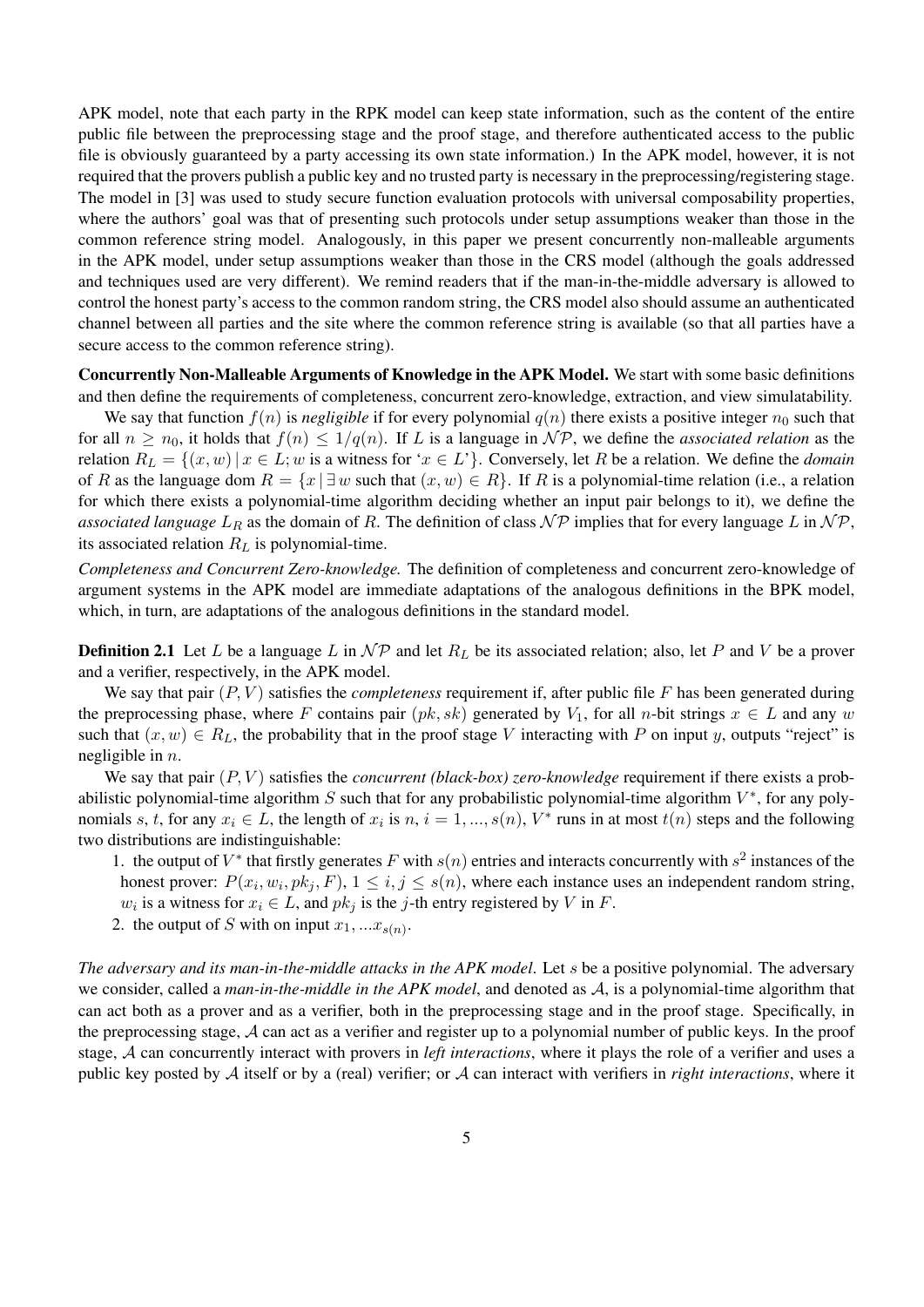plays the role of a prover. The total number of left and right sessions is at most  $s(n)$ , where n is a security parameter (also set to be equal to the length of the instances of the proved statements).

More formally,  $A$ 's attack is executed as follows:

- *Preprocessing stage:*  $\mathcal A$  takes as inputs  $1^n$  and a random string  $r$  and registers a polynomial number of public keys (we denote this polynomial as t). All honest verifiers register their public keys (for the sake of simplicity of notation, we also assume the number of the honest verifier's public keys are at most  $t(n)$ ). The public keys registered by  $A$  and all honest verifiers form a public file  $F$ .
- *Proof stage:* A continues its execution by taking F as additional input, and may start a polynomial number of left interactions or right interactions (for the sake of simplicity of notation, we assume that this number is at most  $s(n)$ ).

At any time during this stage  $A$  can do one of the following four actions:

1) deliver to V a message for an already started right session; 2) deliver to P a message for an already started left session; 3) start a new left session, by choosing a new statement ' $y_i \in L$ ', a public key  $pk_i$  from F (which was previously generated by either a honest verifier or even by  $A$  itself), and a prover  $P$ , and send a special message 'Start left session with inputs  $y_i, pk_j$ ' to P, who is given as additional input  $w_i$  such that  $R_L(y_i, w_j) = 1$  and has access to the (not modified) public file F; 4) start a new right session, by choosing a new statement ' $x_i \in L$ ', a verifier V and a public key  $pk_i$  from F which was previously generated by V, and send a special message 'Start right session with inputs  $x_i, pk_i$ ' to V, who is given as additional input the secret key  $sk_i$  associated with  $pk_i$ , and a new random string as random tape; 5) output a special 'end attack' symbol, where we assume that this symbol is returned within time polynomial in  $n$ .

In all cases, the prover P's (or verifier V's) reply (if any) to  $\mathcal{A}$ 's message is immediately delivered to  $\mathcal{A}$ .

The adversary's goal is that of completing a right session for which the verifier accepts even if the adversary does not know a witness for the associated statement.

Let  $tr_{right}(y)$  (resp.,  $tr_{left}(x)$ ) be the transcript of an session generated by A and V (resp., A and P) on common input  $x$  (resp.,  $y$ ) under one public key adaptively chosen by  $A$ , that was previously registered by a verifier V on the public file F. Also, we denote by  $\lambda \leftarrow \Lambda(x, y, \ldots)$  the process of running the probabilistic algorithm  $\Lambda$ on input  $(x, y, \ldots)$ , and obtaining  $\lambda$  as output.

We consider the probability that V accepts the statement ' $x_i \in L$ ' in a right session and the transcript of this interaction is different from any transcript in the left interactions. This probability is denoted as  $p^i_A(x_i)$  and can be formally defined as equal to:

$$
Prob[(pk, sk) \leftarrow V(1^n); \mathcal{A}^{P_1(y_1), \dots P_s(y_s), V_1(x_1), \dots V_s(x_s)}(pk, x_i), V(pk, sk, x_i)] = 1 \land tr_{right}(x_i) \notin Q]
$$

Where V is one of the verifiers  $V_i$ 's, the statements  $y_1, ..., y_s, x_1, ..., x_i, ..., x_s$  are adaptively chosen by A, and  $Q = \{tr_{left}(y_j) : 1 \leq j \leq s\}.$ 

To define the extraction requirement, we note that the extractor acts in two phases: first, it interacts with the adversary A, by returning an 'extended' transcript  $extr_{right}(x_i)$  related to a particular right session. Specifically,  $extr_{right}(x_i)$  contains all messages exchanged between A and the extractor within a particular right interaction where the statement ' $x_i \in L$ ' is being proved. (Note that this is an extended version of  $tr_{right}(x_i)$  as it may include messages exchanged across different executions of the same session due to multiple rewindings of A done by the extractor.) Second, a predicate  $\rho$  tries to extract a witness from  $extr_{right}(x_i)$ , and is successful whenever  $p^i_A(x_i)$ is large enough. We stress that restricting the extractor in the APK model to return a witness based only on the particular transcript  $extr_{\text{right}}(x_i)$  (rather than, say, based on transcripts of all  $s(n)$  sessions) is necessary due to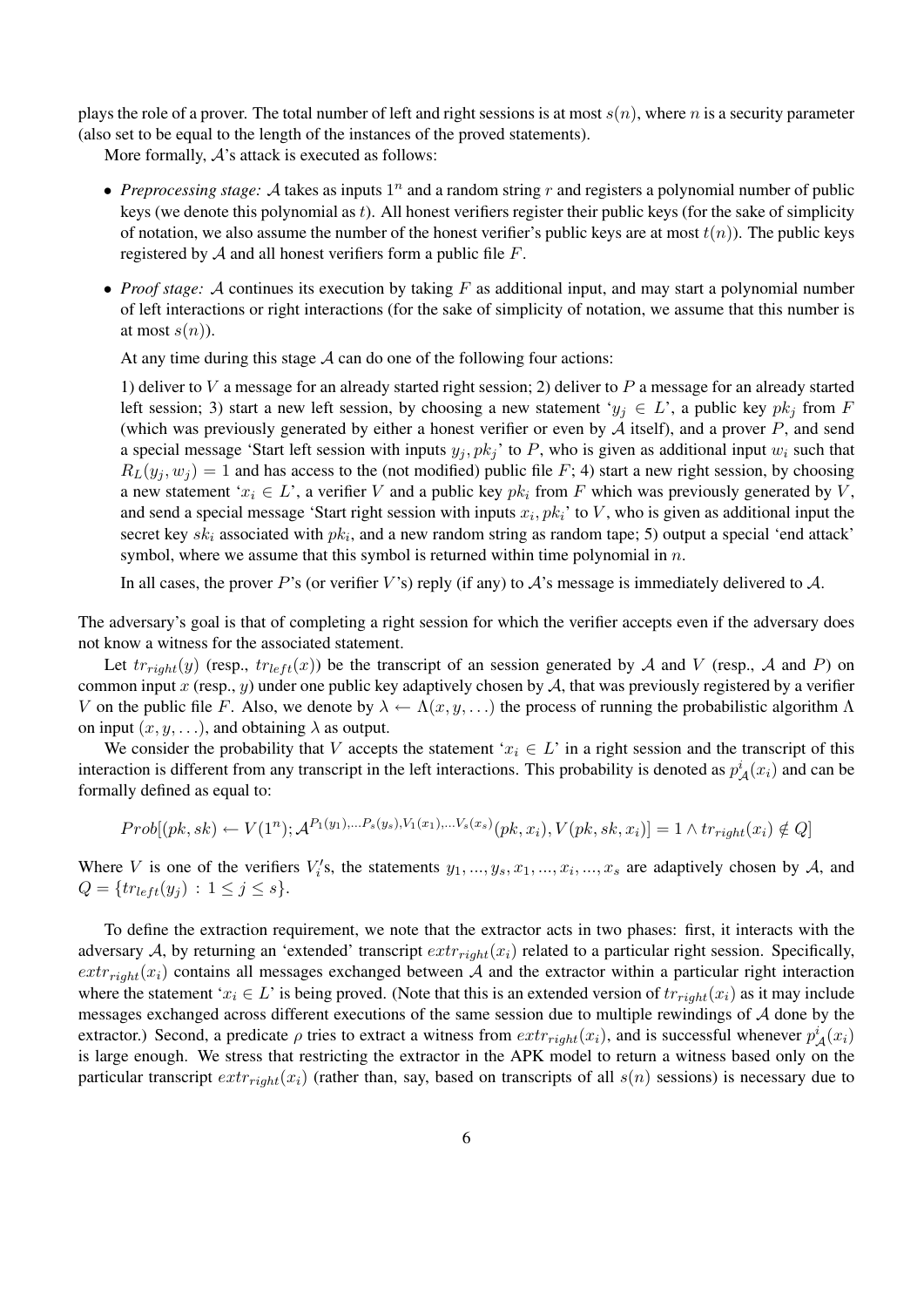the separation results in the BPK model of [30]; in this latter paper, messages from other sessions may be used as witnesses for the current session.

We are finally ready to define the two requirements of extraction and simulatability of  $A$ 's view, and we can then define concurrently non-malleable zero knowledge argument of knowledge in the APK model.

**Definition 2.2** Let L be a language L in  $\mathcal{NP}$  and let  $R_L$  be its associated relation; let P and V be a prover and a verifier, respectively, in the APK model, and let  $\mu : \mathbb{N} \to [0, 1]$  be a function (knowledge error).

We say that pair  $(P, V)$  is a *(black-box) concurrently non-malleable zero knowledge argument of knowledge (with knowledge error*  $\mu$ *) for relation*  $R_L$  if it satisfies the following requirements:

- 1. *Completeness and Concurrent Zero Knowledge*, as in Definition 2.1.
- 2. *Extraction:* For every polynomial s and every probabilistic polynomial-time man-in-the-middle adversary A that engages in at most s sessions in each part of interactions (left or right interactions), there exists a probabilistic polynomial time knowledge extractor  $\mathcal E$  and a polynomial-time predicate  $\rho$ , such that for all i,  $1 \le i \le s$ , if  $p^i_A(x_i) > \mu(n)$  then  $\mathcal{E}$ , with access to A, returns  $extr_{right}(x_i)$  and  $\rho(x_i, pk, extr_{right})$  returns  $w_i$  such that  $(x_i, w_i) \in R_L$  with probability differing from  $p^i_A(x_i) - \mu(n)$  only by a negligible amount.
- 3. *Simulatability of A's View:* There exists a probabilistic polynomial-time simulator  $M = [\mathcal{M}_P, \mathcal{M}_v]$  such that A's view  $\forall i \in \mathbb{N}[\mathcal{A}, P, V]$  in the real man-in-the-middle setting is computational indistinguishable from the view View[ $A, M_P, M_V$ ] simulated by M. Here, View[ $A, X, Y$ ] is formally defined as the sequence of  $\mathcal A$ 's random coins, all common inputs and public keys, and the transcripts of all left and right interactions between  $A$  and any provers or verifiers executed using algorithms  $X$  and  $Y$ , respectively.

Background tools. We recall definitions of known tools, as commitment schemes, signatures, and Σ-protocols, which will be useful in our main construction.

*Commitment schemes.* A commitment scheme is a two-phase two-party (the sender S and the receiver R) interactive protocol with the following properties: 1) correctness: at the end of the second phase,  $R$  obtains the value committed by S during the first phase; 2) hiding: commitment keys associated to two committed values are computationally indistinguishable by every probabilistic polynomial-time (possibly malicious)  $R^*$ ; 3) binding: after having committed to a value m during the first phase, any probabilistic polynomial-time (possibly malicious) sender  $S^*$  cannot open this commitment to another value  $m' \neq m$  except with negligible probability. We will mainly use commitment schemes where the first phase consists of 2 messages: one preliminary message sent by  $R$ , and one message sent by S; and the second phase consists of 1 message sent by S. Such schemes can be constructed assuming the existence of any one-way function families (using the scheme from [31] and the result from [27]) or under number-theoretic assumptions (e.g., the scheme from [35]). Assuming the existence of one-way permutation families, a well-known construction of a commitment scheme (see, e.g. [22]) can be given where the first phase only consists of a single message from S.

*Signature schemes.* A signature scheme is a triplet,  $(KG, Sig, Ver)$ , of probabilistic polynomial-time algorithms. KG is the key-generation algorithm that on input the security parameter  $1^n$  generates a key pair  $(sig_k, ver_k)$ . On input the signing key sig k and a massage m algorithm Sig outputs a signature  $\sigma$  for m, i.e,  $\sigma = Sig(sign_k, m)$ . Given (ver k), a message m and a string  $\sigma'$ , algorithm Ver outputs 1 if  $\sigma'$  is a valid signature for m, i.e,  $Ver(ver_k, \sigma', m) = 1$ , otherwise outputs 0.

We will use two properties of many signature schemes in the literature.

We say a signature scheme is a *one-time strong* signature scheme, if for all probabilistic polynomial-time adversary, after received one valid signature of a message of its choice by querying the signing oracle, this adversary can not produce a different valid signature on any message even including the message he queried. We can get such signature schemes based on assumption of existence of one-way function families, for instance, from [19].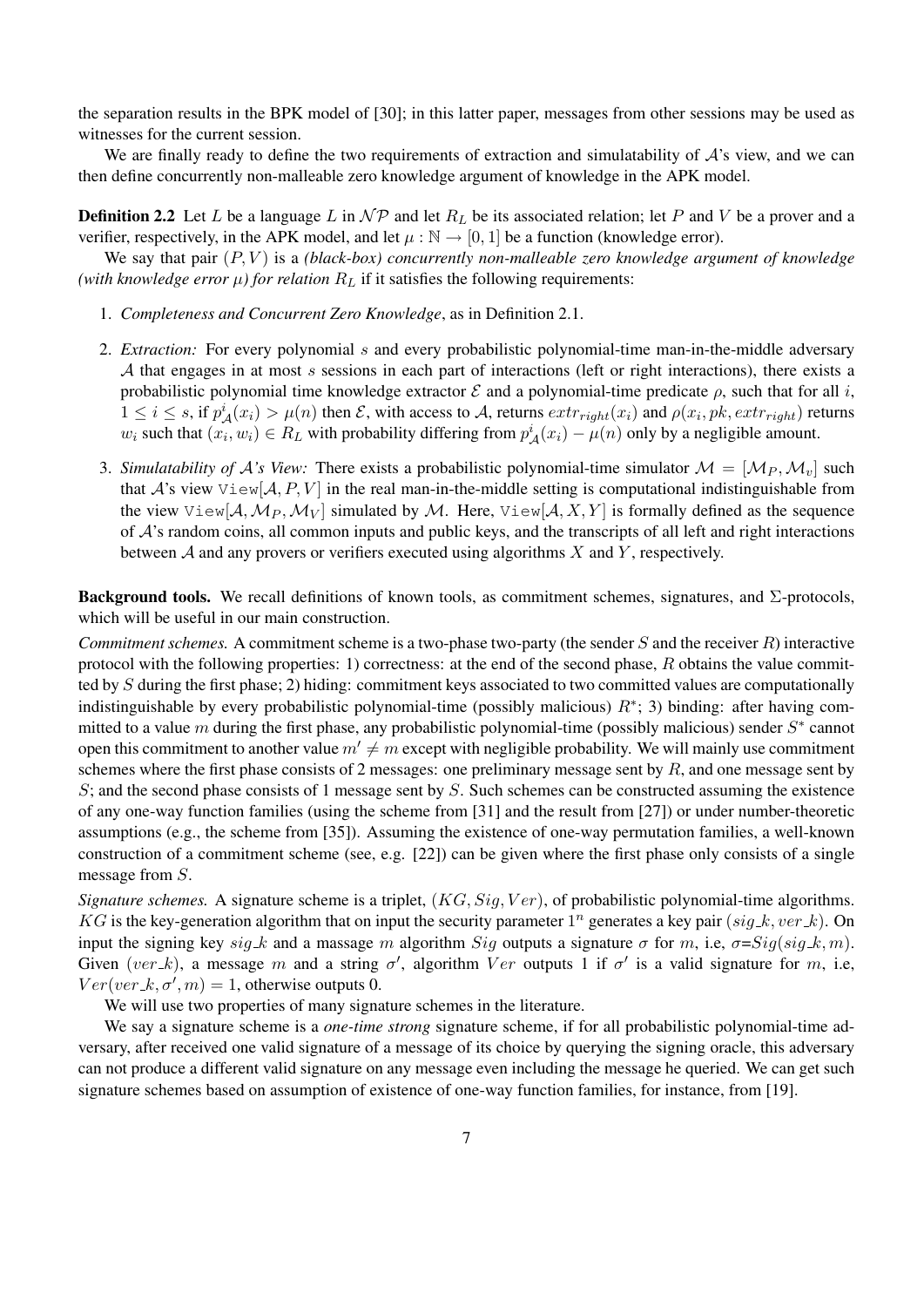We consider signature schemes that satisfy *existential unforgeability against adaptive chosen message attack* (first defined in [25]). The security of such schemes is formalized in a scenario in which an adversary requests the signing oracle for signatures on a polynomial (in the security parameter n) number  $s(n)$  of messages at its choice. If for all polynomial s there is no probabilistic polynomial-time adversary which forges a valid signature on a message different from all messages he queried, we say that the signature scheme is secure against adaptive chosen message attack. As showed in [36], One-way functions are sufficient for this type of signature.

Σ*-protocols.* These protocols are defined as 3-round public-coin proofs of knowledge with some nice properties: 1) *special soundness.* Let  $(a, e, z)$  be the three messages exchanged by prover P and verifier V in a session. From any statement x and any pair of accepting transcripts  $(a, e, z)$  and  $(a, e', z')$  where  $e \neq e'$ , one can efficiently compute w such that  $(x, w) \in R$ . 2) *Special honest-verifier zero-knowledge:* given the second message e and the statement x, we can compute an accepting transcript of form  $(a, e, z)$  that is computational indistinguishable from the real transcript between  $P$  and the honest  $V$ .

Many known efficient protocols, such as those in [26] and [38], are  $\Sigma$ -protocols. Furthermore, there is a  $\Sigma$ protocol for the language of Hamiltonian Graphs [7], assuming that one-way permutation families exists; if the commitment scheme used by the protocol in [7] is implemented using the scheme in [31] from any pseudo-random generator family, then the assumption can be reduced to the existence of one-way function families, at the cost of adding one preliminary message from the verifier. (See previous discussion about construction of commitment schemes.) We will refer to this modified protocol as a *4-round* Σ*-protocol*, and we will use the fact that any language in  $\mathcal{NP}$  admits a 4-round  $\Sigma$ -protocol under the existence of any one-way function family (or under an appropriate number-theoretic assumption), or a  $\Sigma$ -protocol under the existence of any one-way permutation family. We will also use *partially-witness-independent* Σ-protocols, where only the last message in these protocols depends on the witness of the proved statement, while all other messages only depend on (an upper bound on) the length of any such witness. Many  $\Sigma$ -protocols (including [7] for all of  $\mathcal{NP}$ ) are partially-witness-independent.

Interestingly, Σ-protocols can be composed to proving the OR of atomic statements, as shown in [13, 10]. Specifically, given two protocols  $\Sigma_0$ ,  $\Sigma_1$  for two relationships  $R_0$ ,  $R_1$ , respectively, we can construct a  $\Sigma_{OR}$ protocol for the following relationship efficiently:  $R_{OR} = ((x_0, x_1), y) : (x_0, y) \in R_0$  or  $(x_1, y) \in R_1$ , as follows. Let  $(x_b, y) \in R_b$  and y is the private input of P. P computes  $a_b$  according the protocol  $\Sigma_b$  using  $(x_b, y)$ . P chooses  $e_{1-b}$  and feeds the simulator M guaranteed by  $\Sigma_{1-b}$  with  $e_{1-b}$ ,  $x_{1-b}$ , runs it and gets the output  $(a_{1-b}, e_{1-b}, z_{1-b})$ . P sends  $a_b$ ,  $a_{1-b}$  to V in first step. In second step, V picks e randomly and sends it to P. Last, P sets  $e_b = e \oplus e_{1-b}$ , and computes the last message  $z_b$  to the challenge  $e_b$  using  $x_b$ , y as witness according the protocol  $\Sigma_b$ . P sends  $e_b$ ,  $e_{1-b}$ ,  $z_b$ ) and  $e_{1-b}$ ,  $z_{1-b}$  to V. V checks  $e = e_b \oplus e_{1-b}$ , and the two transcripts  $(a_b, e_b, z_b)$  and  $(a_{1-b}, e_{1-b}, z_{1-b})$  are accepting. The resulting protocol turns out to be witness indistinguishable: the verifier can not tell which witness the prover used from a transcript of a session.

In our construction the verifier executes a  $\Sigma_{OR}$ -protocol to prove the knowledge of one of the secret keys corresponding to his public key. Furthermore, as required in [16], we need a *partial-witness-independence* property from this protocol: the message sent at its first round should have distribution independent from any witness for the statement to be proved. We can obtain such a protocol using [38], [13].

# 3 Constant-Round Concurrently Non-Malleable Zero-Knowledge Arguments of Knowledge in the APK Model

In this section we present our main result: under general complexity assumptions, we present a constant-round concurrently non-malleable zero-knowledge argument of knowledge for any polynomial-time relation in the APK model. We describe our result as a transformation that, under general complexity assumptions, applies to any  $\Sigma$ protocol (that is, an argument of knowledge with negligible knowledge error that satisfies special soundness and special honest-verifier zero-knowledge). Formally, we obtain the following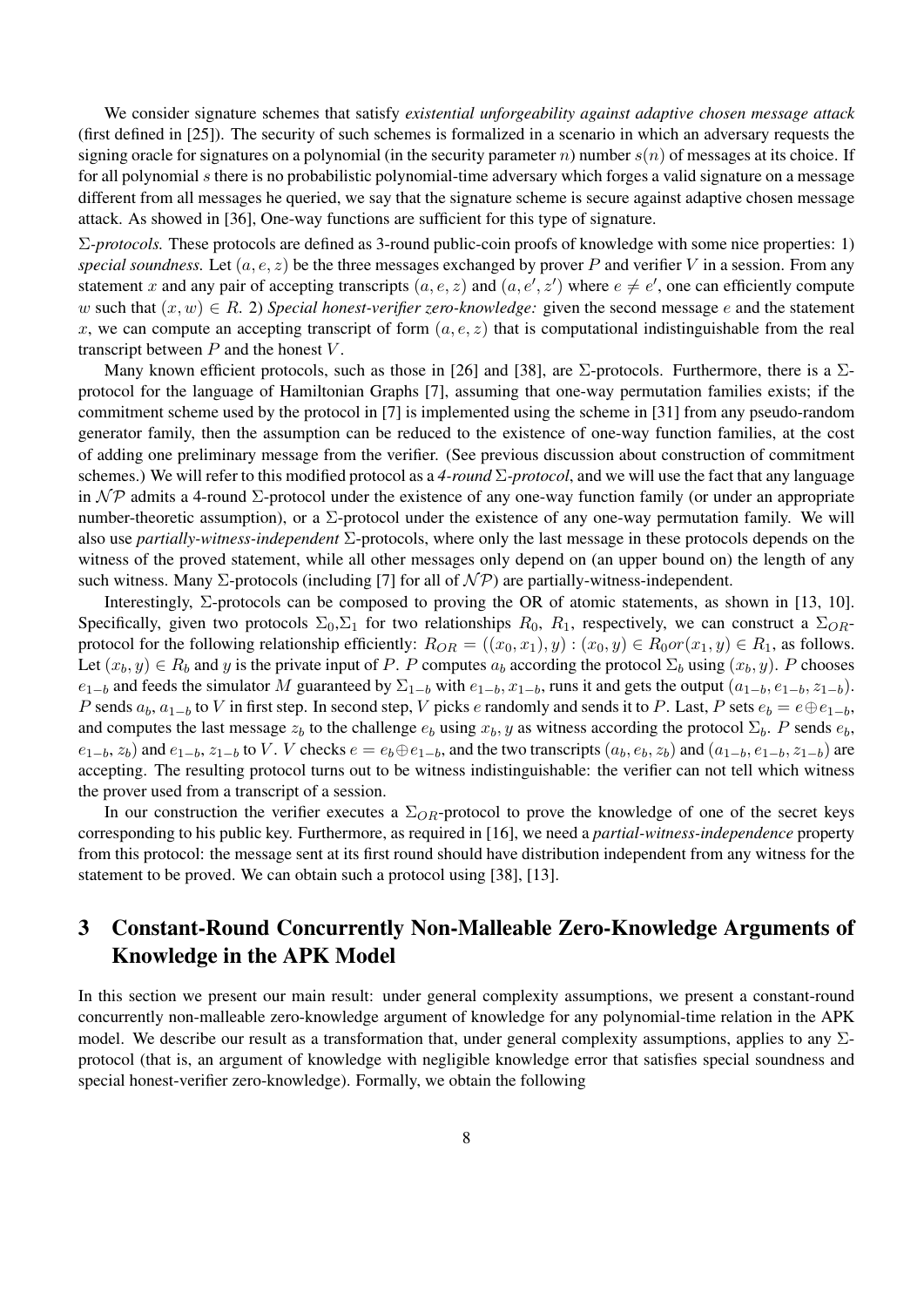**Theorem 3.1** Let L be a language in  $\mathcal{NP}$ , let  $R_L$  be the associated polynomial-time relation, and assume that there exists a  $\Sigma$ -protocol for  $R_L$ . In the APK model, if there exist one-way function families, then there exists a constant-round (black-box) concurrently non-malleable zero-knowledge argument of knowledge for  $R_L$ .

An important consequence of this theorem is that under the existence of one-way function families, we obtain a constant-round (black-box) concurrently non-malleable zero-knowledge argument of knowledge for  $R_L$ , for any language  $L$  in  $\mathcal{NP}$ .

*Remarks on complexity assumptions, round and time efficiency.* We note that the complexity assumption sufficient for our transformation is the weakest possible as it is also necessary for non-trivial relations, due to one of the many consequences of the main result in [28]. The above statement for our main result focuses on strongest generality with respect to complexity assumptions and neglects round-optimality and time-efficiency of prover and verifier. However, we note that our transformation takes 5 rounds when implemented using arbitrary one-way function families, and can be implemented in only 4 rounds (which is optimal, due to a result in [23]), when implemented using one-way permutation families (see also discussion at the end of Section 2 for the assumptions and rounds required to implement  $\Sigma$ -protocols for  $N\mathcal{P}$ -complete languages). Furthermore, we note that time-efficient instantiations of our transformation, which incur only  $\mathcal{O}(1)$  (a *small* constant) additional modular exponentiations, are possible under appropriate number-theoretic intractability assumptions, as we show in Section 3.1.

*Informal description of the difficulties solved by our transformation.* The natural starting point for our transformation is the concurrently non-malleable zero-knowledge argument of knowledge in the CRS model from [20]. Informally speaking, this protocol goes as follows: the prover first generates a key pair  $(s k', v k')$  of a one-time strong signature scheme, then sends  $vk'$  and proves (using a  $\Sigma_{OR}$ -protocol  $\Pi_p$ ) that either he knows a witness for the statement to be proved or he knows a valid signature of  $vk'$  under a signature verification key vk from the common reference string. In the last step, the prover signs on the whole transcript of this session using  $sk'$  and sends the signature to the verifier. Furthermore, the simulator for this protocol uses its knowledge of the secret key associated with the signature verification key  $vk$  in the common reference string.

A first way to adjust this protocol so that it might work in the APK model is as follows. Instead of taking  $vk$ from the reference string (which is not available in the APK model), we require the verifier to choose  $vk$ , and to give to the prover a witness-indistinguishable proof that the verifier knows the secret key sk associated with  $vk$  (note that omitting this latter proof might make it easier for cheating verifiers to violate the zero-knowledge requirement). Unfortunately, several standard attempts to present a proof for this protocol actually fail, one major problem being in the fact that an algorithm trying to use a cheating prover to break the signature scheme seems to need itself knowledge of the signature secret key in order to be able to use the cheating prover's power. (This does not lead to a contradiction of the security of the signature scheme.)

A second adjustment to this protocol is as follows: the verifier chooses two signature verification keys  $vk_0, vk_1$ (rather than one), and proves knowledge of at least one of the two associated secret keys to the prover. Analogously, the prover proves knowledge either of a witness for the statement to be proved or of a valid signature of  $vk'$  under any one of the two signature verification keys  $vk_0, vk_1$ . Unfortunately, even after this additional fix we cannot rule out malleability interactions between the verifier's and the prover's subproofs in this protocol. (A similar situation was detailed in [16], where a specific message schedule was given, and it was showed that a malicious prover could use this schedule and malleability attacks to elude extraction attempts. Unfortunately, a fix based on the solution to this problem proposed by [16] would result in an inefficient protocol that would require  $O(1)$  exponentiations for every bit of the security parameter.

Our final fix is that of asking the prover to commit to a random string and prove the knowledge of either a witness for the statement to be proved or a valid signature of  $vk'$  under one of the two signature verification keys vk0, vk1, *where this signature is equal to the value that the prover committed to*. We will show that with this combination of signatures and commitments we avoid the malleability attacks from [16] *efficiently* (i.e., we show instantiations of the overall transformation under appropriate number-theoretic assumptions that only require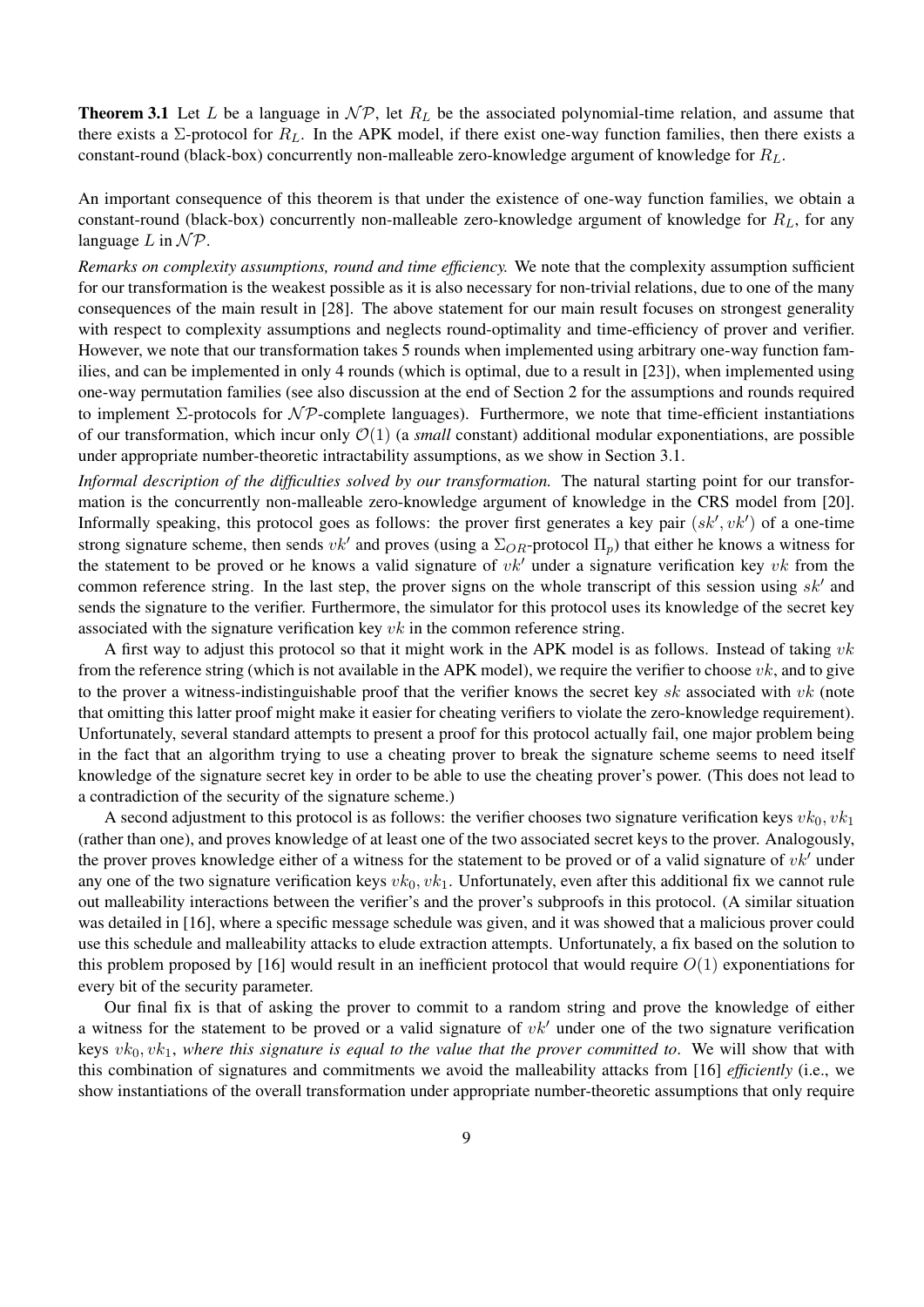| The protocol $(P, V)$ |                                                                                                                                                                                                                                                                                                                                                                                                                                                                                                                                                                      |  |  |
|-----------------------|----------------------------------------------------------------------------------------------------------------------------------------------------------------------------------------------------------------------------------------------------------------------------------------------------------------------------------------------------------------------------------------------------------------------------------------------------------------------------------------------------------------------------------------------------------------------|--|--|
|                       | Security parameter: $1^n$ .                                                                                                                                                                                                                                                                                                                                                                                                                                                                                                                                          |  |  |
|                       | <b>Common input:</b> the public file F, n-bit string $x \in L$ , an index i that specifies the i-th entry<br>$pk_i = (ver_k_0, ver_k_1)$ in F, where $(ver_k_0, ver_k_1)$ are two verification keys of two signature schemes<br>$(KG_0, Sig_0, Ver_0)$ and $(KG_1, Sig_1, Ver_1)$ that are both secure against adaptive chosen message attack.<br><b>The Prover's private input:</b> a witness $w$ for $x \in L$ .<br>V's Private input: a secret key sk (sk is one of the signing keys corresponding to (ver $k_0$ , ver $k_1$ ), i.e.<br>$sk = sig_k$ or $sig_k$ . |  |  |
| $P$ Step 0:           |                                                                                                                                                                                                                                                                                                                                                                                                                                                                                                                                                                      |  |  |
|                       | compute and send to V the first message of a 4-round and partially-witness-independent $\Sigma_{OR}$ -<br>protocol $\Pi_v$ in which V will prove knowledge of sk that is one of the signing keys $(sig_k, sig_k)$ ;                                                                                                                                                                                                                                                                                                                                                  |  |  |
| $V$ Step 1:           |                                                                                                                                                                                                                                                                                                                                                                                                                                                                                                                                                                      |  |  |
|                       | compute and send to P the second message of the 4-round $\Sigma_{OR}$ -protocol $\Pi_{v}$ ; compute and send<br>to P the first message f of a 4-round $\Sigma_{OR}$ -protocol $\Pi_p$ in which P will prove to V that it knows a<br>witness for statement $x \in L$ or the decommitment $(r, s)$ for C, where s is a valid signature of $vk'$<br>corresponding to $Ver_0$ or $Ver_1$ ;                                                                                                                                                                               |  |  |
| $P$ Step 1:           |                                                                                                                                                                                                                                                                                                                                                                                                                                                                                                                                                                      |  |  |
|                       | 1. generate a key pair $(sk', vk')$ for a one-time strong signature scheme $(KG', Sig', Ver')$ ;<br>2. choose a random string $s$ of the length of a signature; pick a random string $r$ and compute the<br>commitment key $C = COM(s, r)$ ;                                                                                                                                                                                                                                                                                                                         |  |  |
|                       | 3. compute and send to V the second message a of the 4-round $\Sigma_{OR}$ -protocol $\Pi_p$ ;                                                                                                                                                                                                                                                                                                                                                                                                                                                                       |  |  |
|                       | 4. send $vk', C, a$ and a random string (i.e., the challenge of the $\Sigma$ -protocol) as the third message of $\Pi$ <sub>v</sub> to P;                                                                                                                                                                                                                                                                                                                                                                                                                             |  |  |
| $V$ Step 2:           |                                                                                                                                                                                                                                                                                                                                                                                                                                                                                                                                                                      |  |  |
|                       | 1. compute the fourth message of protocol $\Pi_v$ according to the challenge sent by P in P Step 1;<br>send this message to $P$ ;                                                                                                                                                                                                                                                                                                                                                                                                                                    |  |  |
|                       | 2. send a random challenge $e$ of protocol $\Pi_p$ to $P$ ;                                                                                                                                                                                                                                                                                                                                                                                                                                                                                                          |  |  |
| $P$ Step 2:           |                                                                                                                                                                                                                                                                                                                                                                                                                                                                                                                                                                      |  |  |
|                       | check whether the transcript of protocol $\Pi_v$ is accepting; if so, compute the last message z of pro-<br>tocol $\Pi_p$ ; let tran denote the transcript of above interaction (i.e, the whole sequence of messages<br>sent between parties, including z); compute the signature $\delta = Sig'(sk', tran)$ and send z, $\delta$ to V;                                                                                                                                                                                                                              |  |  |
| $V$ Step 3:           | accept if and only if $(f, a, e, z)$ is an accepting transcript of $\Pi_p$ and $Ver'(vk', \delta, tran) = 1$ .                                                                                                                                                                                                                                                                                                                                                                                                                                                       |  |  |

Figure 1: The concurrently non-malleable ZK argument of knowledge in the APK model.

O(1) additional exponentiations) and only using *general complexity assumptions*, such as the existence of one-way function families for the 5-round variant and of one-way permutation families for the 4-round variant. On the other hand, as we allow the man-in-the-middle adversary to register its own public keys, the analysis of security is more involved: our proof of the extraction property of this protocol makes a novel combined use of concurrent scheduling analysis and signature-based simulation arguments.

*proof of theorem 3.1.* The proofs for the properties of *completeness* and *concurrent zero-knowledge* of our protocol are very similar to proofs given in other papers (see, e.g. [20, 16, 39]), and we omit them here for the sake of space. Instead, in the rest of this section we focus on the most interesting property of extraction. (The property *simulatability of* A*'s view* follows directly from the proof of extraction).

**Extraction.** We now prove that the protocol  $(P, V)$  from Figure 1 is an argument of knowledge with negligible knowledge error. Let A be a probabilistic polynomial-time man-in-the-middle adversary A that engages in at most  $s(n)$  sessions in each type of interactions (left or right interactions), for some polynomial s. We would like to show a probabilistic polynomial-time knowledge extractor  $\mathcal E$  and a polynomial-time predicate  $\rho$ , such that for all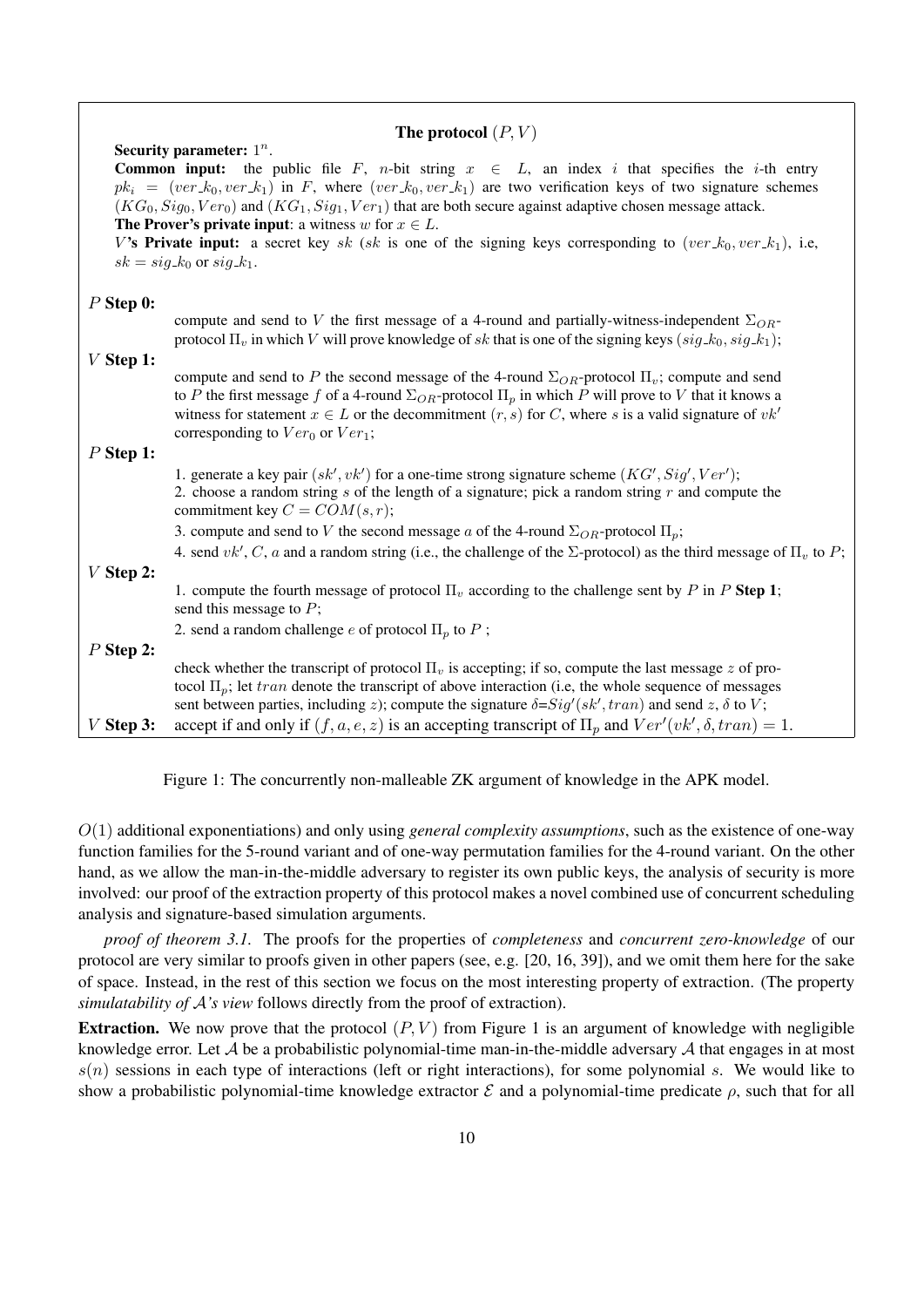$i, 1 \le i \le s$ , if  $p^i_A(x_i)$  is not negligible, then  $\mathcal{E}$ , with access to A, returns  $extr_{right}(x_i)$  and  $\rho(x_i, pk, extr_{right})$ returns  $w_i$  such that  $(x_i, w_i) \in R_L$  with probability differing from  $p^i_A(x_i)$  only by a negligible amount.

Without loss of generality, we can assume that  $A$  interacts with only one honest verifier  $V$  (that is, all right interactions use this specific  $V$ 's public key), and interacts with many provers under any public keys chosen by A from the public file F (the extension to the general case with right interactions with multiple honest verifiers is straightforward). Then we can assume that  $A$  engages in at most s left interactions and makes  $V$  accept at the end of the *i*-th right session on input statement  $x_i \in L$  with a probability  $p^i_A(x_i)$  that is not negligible, and the transcript of this session is different from any transcript in the left interactions. For such A, we construct an extractor  $\mathcal E$  and a polynomial-time predicate that satisfy the extraction requirement in Definition 2.2. The extractor  $\mathcal E$  is active in both stages: the preprocessing stage and the proof stage.

The extractor in the preprocessing stage. On input the security parameter  $1^n$ ,  $\mathcal E$  generates two key pairs  $(sig_k, ver_k)$ and  $(sig_k, k_1, ver_k)$  for the signature scheme secure against adaptive chosen message attack; then, it registers the public key  $pk = (ver_k v_0, ver_k)$  on the public file and keeps  $sig_k v_k$  as its secret key (it also stores  $sig_k v_{k-1-b}$ , which will be important for the extractor to successfully extract a witness), where b is a random bit selected by  $\mathcal{E}$ . Then  $\mathcal{E}$ runs  $\mathcal{A}$ 's key generation algorithm and gets its outputs, i.e., a polynomial number of public keys that  $\mathcal{A}$  registers on the public file during the preprocessing stage. At the end of this stage, all parties are assumed to obtain the (same) public file.

*The extractor in the proof stage.* We first explain informally a high-level view of algorithm  $\mathcal E$  in this phase. First of all, upon receiving in a left interaction an accepting conversation of a subprotocol  $\Pi_v$  where A plays as the prover within  $\Pi_v$ ,  $\mathcal E$  extracts the secret key associated to this execution of  $\Pi_v$ . Every single one of these extractions is successful due to the extraction properties of the  $\Sigma$ -protocol  $\Pi_v$ . We note here that A's success with high probability to complete executions of  $\Pi_v$  does not mean that A actually knows the secret keys corresponding to those public keys it chooses, as he may learn from right sessions to prove that he knows these secret keys; still, if the probability of  $A'$  success is high,  $\mathcal E$  can extract these secret keys (this is why we can use 'potentially malleable' proofs of knowledge as subprotocol  $\Pi_v$ ). Moreover, all these extractions can be successfully performed by multiple rewindings as in the extractor used in many other papers (e.g., the main protocol in [14]), and since there are at most a polynomial number of such secret keys, the expected number of rewindings is polynomial and this entire process takes at most expected polynomial time. These secret keys allow  $\mathcal E$  to successfully simulate both the prover in the left interactions (as using a secret key it is possible to compute in polynomial time a witness for the statement proved using subprotocol  $\Pi_p$ ) and the verifier in the right interactions (as  $sig\mathcal{A}_b$  is itself a witness for the statement proved using subprotocol  $\Pi_{\nu}$ ) with A during the proof stage. A correct simulation of the interaction with A is necessary for  $\mathcal E$  to later perform one more extraction in correspondence of the *i*-th right session, and thus obtain the desired witness. The hard part is then to prove that  $\mathcal E$  actually obtains a witness for  $R_L$ , rather than a signature that A somehow was able to obtain by some malleability attack; this proofs uses the properties of all three tools of commitments, signatures and partially-witness-independent Σ-protocols, and is detailed later.

We now proceed more formally with the description of  $\mathcal E$  in the proof stage, by describing  $\mathcal E$ 's instructions with respect to each message type sent by A:

- 1. upon receiving *start left session with inputs* y *(the statement to be proven),*pk from A: E starts a left interaction with inputs y, pk', playing as the prover in 'P step 0' (thus sending the first message of the 4-round  $\Sigma$ -protocol  $\Pi_{\eta}$ ).
- 2. upon receiving *start right session on input* x, pk from A: along with this request,  $\mathcal E$  also receives from A the message computed according to 'P step 0'; then  $\mathcal E$  computes a message as in 'V step 1' and sends it to  $\mathcal A$ ;
- 3. upon receiving a message generated as in *'V step 1' (left interaction) on input*  $y, pk'$ : if the secret key corresponding to pk<sup>t</sup> has not been extracted yet and  $pk' \neq pk$ , then E sends to A a message computed as in 'P step 1'; otherwise  $pk' = pk$  or  $\mathcal E$  has already extracted the secret key associated with  $pk'$ : in the former case,  $\mathcal E$  flips a random bit j, generates a key pair  $(sk', vk')$  for the one-time strong signature scheme and computes the signature  $sig = Sig_j(sig_k, vk')$  (note that  $\mathcal E$  stores both  $sig_k$  and  $sig_k_{1-b}$ ) and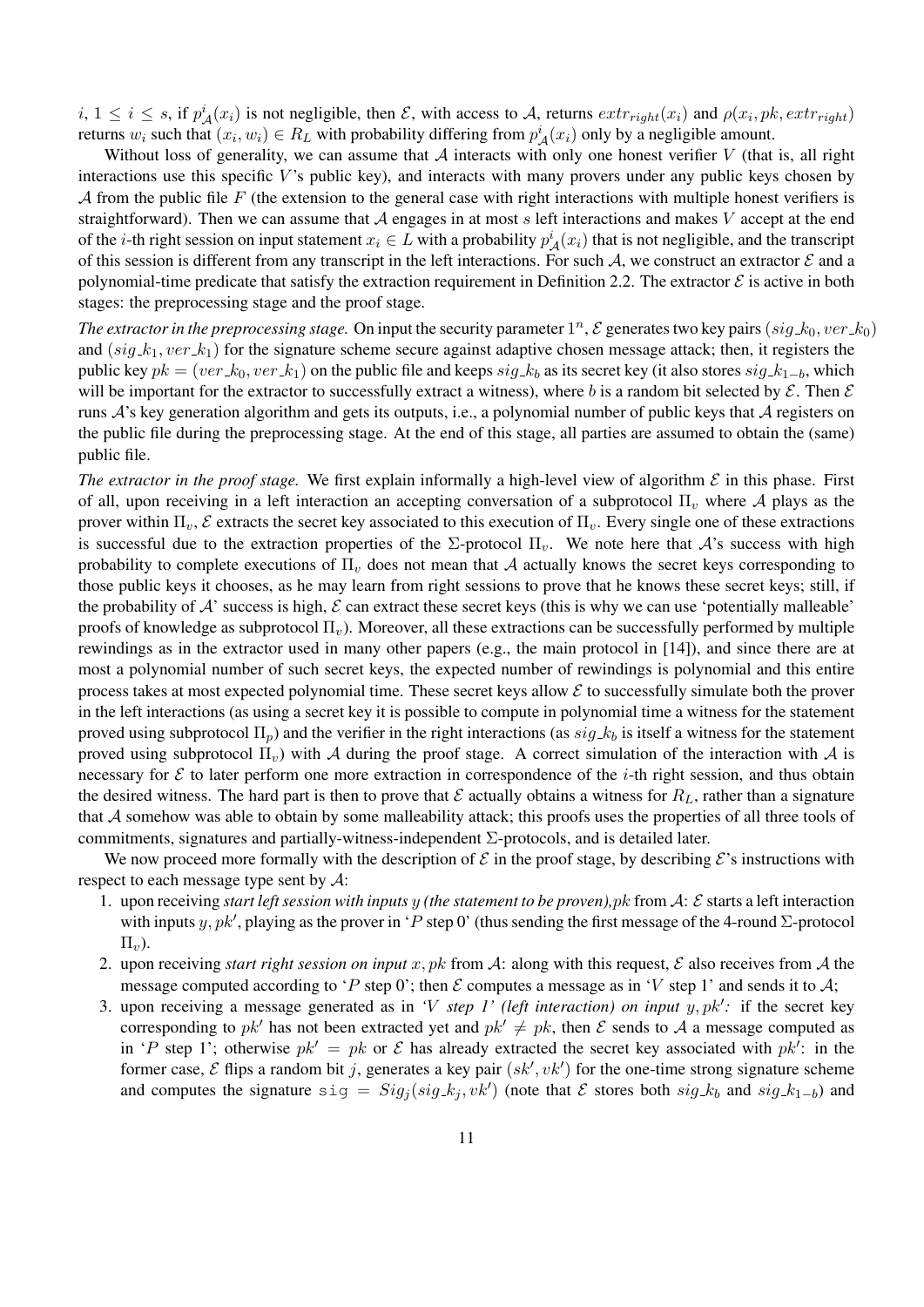computes  $c = COM(\text{sig}, r)$  by choosing a random string r, and finally executes the protocol  $\Pi_p$  using the witness (sig, r); in the latter case (secret key  $sig_k$ , associated with a public key generated by A during the preprocessing stage, has been already extracted), the protocol  $\Pi_p$  is executed as in the previous case by using  $sig \, k_\alpha$  to computes a witness;

- 4. upon receiving a message generated as in *'P step 1' (right interaction) on input*  $x, pk$ :  $\mathcal E$  sends to  $\mathcal A$  a message computed as in 'V step 2'; here, the witness used by  $\mathcal E$  to successfully complete the subprotocol  $\Pi_v$  is the secret key  $sig_k$  that  $\mathcal E$  generated in the preprocessing stage;
- 5. upon receiving a message generated as in *'V step 2' (left interaction) on input*  $y, pk'$ *: E* checks whether the obtained transcript of subprotocol  $\Pi_{v}$  is accepting and  $pk' \neq pk$ ; if so, it runs the extractor associated with the  $\Sigma$ -protocol  $\Pi_v$  to extract the secret key  $sig_k \_\alpha$  associated with  $pk'$ ; once this extraction is completed,  $\mathcal E$ rewinds A until right before the message generated in 'P step 1' is sent to A, and runs a modified version of 'P step 1', where the modification is exactly as done in item 3 above;
- 6. upon receiving a message generated as in *'P step 2' (right interaction) on input*  $x, pk$ :  $\mathcal{E}$  checks whether the transcript of subprotocol  $\Pi_p$  in this right session is accepting; if so, it runs the extractor (using the rewinding technique) for the Σ-protocol  $\Pi_p$ , returns the entire conversation  $extr_{right}(x)$  between A and the extractor for the  $\Sigma$ -protocol  $\Pi_p$  and halts.

The predicate  $\rho$  is simply defined as the algorithm that, on input  $x_i, pk, extr_{right}(x_i)$  (with respect to the *i*th right session), writes  $extr_{right}(x_i)$  as a pair of conversations of the 4-round  $\Sigma$ -protocol  $\Pi_p$ ; if both conversations are accepting,  $\rho$  can compute a witness for ' $x_i \in L$ ', by using the properties of the extractor for  $\Sigma$ -protocols.

We start by noting some facts about the above construction of  $\mathcal{E}, \rho$  and later prove that they satisfy Definition 2.2.

First of all, we note that  $\mathcal E$  successfully simulates  $\mathcal A$ 's view in the right interactions; this can be seen by noting that in items 2 and 4 of  $\mathcal E$ 's construction, the next message for A is generated identically as in V's algorithm.

Furthermore, we note that  $\mathcal{E}$ 's simulation of  $\mathcal{A}$ 's view in the left interactions only differs from  $\mathcal{A}$ 's view in a real execution of A's attack in the following: instead of the witness  $w_i$  for  $y_i \in L$ , the secret key is used to compute a signature that is the witness used in subprotocol  $\Pi_p$ . We will show that this difference is computationally indistinguishable by A, or otherwise we can use A to violate the witness-indistinguishability of  $\Pi_v$  or the binding property of the commitment scheme used. To prove this, we construct a non-uniform hybrid simulator taking as input all these secret keys and all the witnesses of statements in the left interactions, which computes commitments exactly as E does and executes  $\Pi_p$  using the same witness of the statement used by the honest prover. It is easy to see that the transcript generated by the hybrid simulator is indistinguishable from both the one in real interactions and the one generated in the extraction. Now we can claim that  $\mathcal{E}$ , running in expected polynomial time, can output a valid witness w' with probability negligibly close to  $p^i_A(x_i)$ . Then, if  $\mathcal E$  extract the witness w' successfully, one of the following two events must occur:

Event 1:  $(x_i, w') \in R_L$ ;

Event 2:  $w' = (\text{sig}', r), c = COM(\text{sig}', r))$  and  $\text{sig}'$  is a valid signature of  $vk'$  corresponding to  $ver\_k_0$  or  $ver_k.$ 

If we prove that Event 2 occurs with negligible probability, the proof of Theorem 3.1 is complete. Then, in the rest of the proof we concentrate on proving that event 2 occurs with negligible probability, or otherwise we can contradict at least one of these three properties: the unforgeability of the signature scheme, the binding of the commitment scheme, or the witness-indistinguishability of the  $\Sigma$ -protocol used.

We start by assuming (towards contradiction) that the probability that Event 2 occurs is not negligible, and we construct a non-uniform algorithm  $\beta$  with access to a signing oracle that plays similarly to the extractor  $\beta$  and attempts to violate the security against adaptive chosen message attack of scheme  $(KG_{1-b}, Sig_{1-b}, Ver_{1-b})$ .

The non-uniform algorithm B is given access to the signing oracle of the signature scheme ( $KG_{1-b}$ ,  $Sig_{1-b}$ ,  $Ver_{1-b}$ ), taking as auxiliary input  $pk = (ver_k v, ver_k k_1, sig_k k_0)$  generated by the extractor  $\mathcal{E}$ , invokes the adversary A, feeds it with the public key (ver  $k_0$ , ver  $k_1$ ) and works in exactly the same way as E. Note that in this extraction process executed by  $\mathcal{B}$ , When  $\mathcal{A}$  start a session under the public key generated by  $\mathcal{E}$  (i.e., pk) in left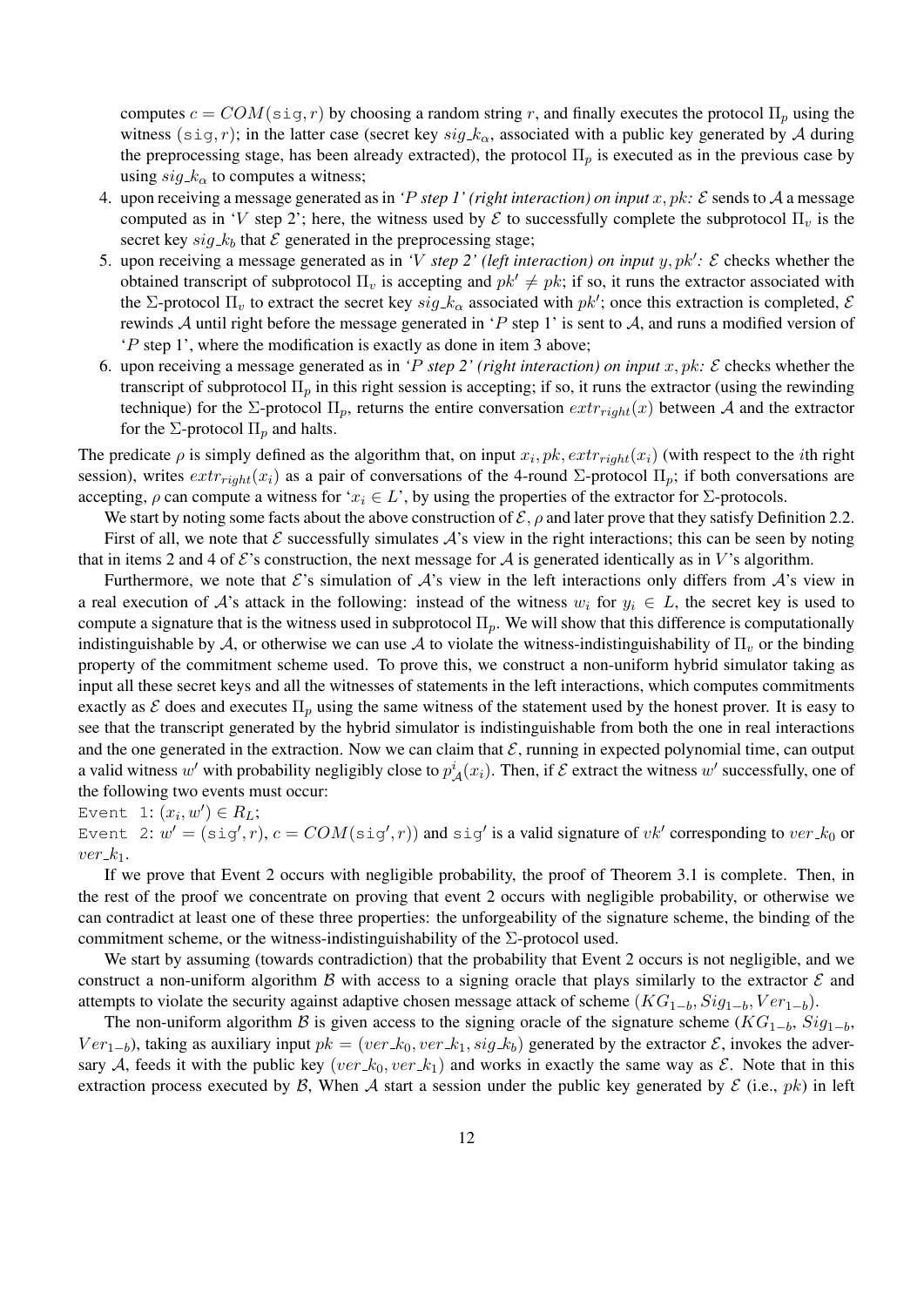interactions and B flips a bit  $j \neq b$ , B can obtain the signature on a verification key vk' of the one-time signature scheme (generated by itself) by querying the signing oracle of  $(KG_{1-b}, Sig_{1-b}, Ver_{1-b})$ . We then denote as  $w'_{\mathcal{B}}$ the witness extracted by B at the end of its execution, and as  $vk'_B$  the public key associated to the *i*-th right interaction, the latter being defined as the interaction where  $\beta$  is successful in rewinding the adversary  $\mathcal{A}$ , obtaining two different transcript of  $\Pi_p$ , and thus computing  $w'_B$ .

Note that  $\mathcal E$  and  $\mathcal B$  implicitly define two extraction procedures, to which we will hereon refer as  $Ext_{\mathcal E}$  and  $Ext_{\mathcal B}$ . We note that A's view is the same in both  $Ext_{\mathcal{E}}$  and  $Ext_{\mathcal{B}}$ , and therefore event 2 occurs in  $Ext_{\mathcal{B}}$  with exactly the same probability as that of Event 2 occurring in  $Ext_{\mathcal{E}}$ .

The proof continues with the following two claims.

*Claim 1.* Let p be the probability that Event 2 occurs in  $Ext_B$ , and q be the probability that the algorithm  $\beta$ outputs a signature  $sig'_B$  (contained in  $w'_B$ ) such that  $(Ver_{1-b}(ver_k, sig'_B, vk'_B)) = 1$ . If p is non-negligible, then so is  $q$ .

Assume, towards contradiction, that Claim 1 is false; that is,  $p$  is non-negligible, and  $q$  is negligible. We now show that this contradicts either the witness indistinguishability of  $\Pi_{\nu}$  or the computational binding of the commitment scheme COM.

We first note that during the above extraction procedures  $Ext_B$  and  $Ext_{\mathcal{E}}$ , the view of A in the left interactions is independent of b (Note that in the executions of a left session under the public key pk,  $\mathcal E$  or  $\mathcal B$  randomly choose one of two secret keys associated with  $pk$  and use this secret key to compute a witness). If the probability q is negligible, this implies that if B always uses the witness  $sig_k$  to execute  $\Pi_v$  during the extraction (i.e,  $Ext_B$ ), B always outputs a signature corresponding to ver  $k_b$  except with negligible probability. Let l be the number of right sessions<sup>1</sup> executed before the end of session i; by standard hybrid arguments, there must be  $j \in \{1, ..., i\}$ such that if B uses the witness  $sig_k b$  to execute  $\Pi_v$  in jth right session, it will output a valid signature under ver  $k_b$  with probability at least  $(p - q)/l$  (note that the probability that it outputs a valid signature under ver  $k_{1-b}$ is still negligible). It is easy to see that if the j-th proof (i.e., the jth execution of  $\pi_v$ ) in the right interactions has been completed before 'P Step 1' in the  $i$ -th right session, A can be used to break the property of witness indistinguishability of  $\Pi_{\nu}$  (it distinguished which witness used in the *j*th proof) because during the extraction we do not rewinds the jth right proof<sup>2</sup>. If the j-th proof in the right session completed after the P Step 1 in the *i*th session, we can construct a non-uniform algorithm  $\mathcal{B}'$  to break the computational binding of the commitment scheme COM.

The non-uniform algorithm  $B'$  takes as auxiliary input (ver  $k_0$ , ver  $k_1$ , sig  $k_0$ , sig  $k_1$ ) (with input both signing keys), feeds A with the public key (ver  $k_0$ , ver  $k_1$ ) and runs A's key generation algorithm to get all public keys of A. Then it performs the following extraction:

- 1. Simulation: acts exactly like  $\mathcal E$  in left simulation in extraction. For the simulation in right interactions,  $\mathcal B'$ picks a random bit b and uses  $sig_k$  as witness in all right proofs (i.e., the right executions of  $\Pi_v$ ) until it received the message a in P Step 1 in the i-th right session (Let f be the first message of  $\Pi_p$  in this session). After received  $a$ ,  $B'$  continues independently in the two following games;
- 2. Game 0:  $\mathcal{B}'$  uses  $sig_k$  as witness in all right proofs (including the jth proof) that completed after P Step 1 in the *i*th right session to end the whole extraction. After B' obtains a accepting transcript  $(f, a, e_0, z_0)$  of  $\Pi_p$ in the *i*-th right session, it rewinds to the point of beginning of V Step 2 in *i*-th session in the right interactions

<sup>&</sup>lt;sup>1</sup>When  $B$  rewinds  $A$  to get his secret keys during the left extraction in  $Ext_B$ ,  $A$  may rewind  $B$  in right interactions and this may result in some new right sessions. The "right sessions" mentioned here do NOT include this kind of right sessions (generated during left extractions).

<sup>&</sup>lt;sup>2</sup>Indeed, the jth (right) proof may be rewound by A due to left extraction (in order to get the adversary's secret key). However, we note that the transcript during the left extraction does not appear in  $A$ 's view because after rewinding  $A$  each time  $B$  resets  $A$  to its state just before the rewinding (so the  $\mathcal{A}$ 's memory of the conversation during left extraction is "deleted"). In another words, if the *j*th proof (given by the verifier) in the right interactions has been completed before the 'P Step 1' in the i-th right session,  $A$  does not see any rewinding of the  $j$ th right proof.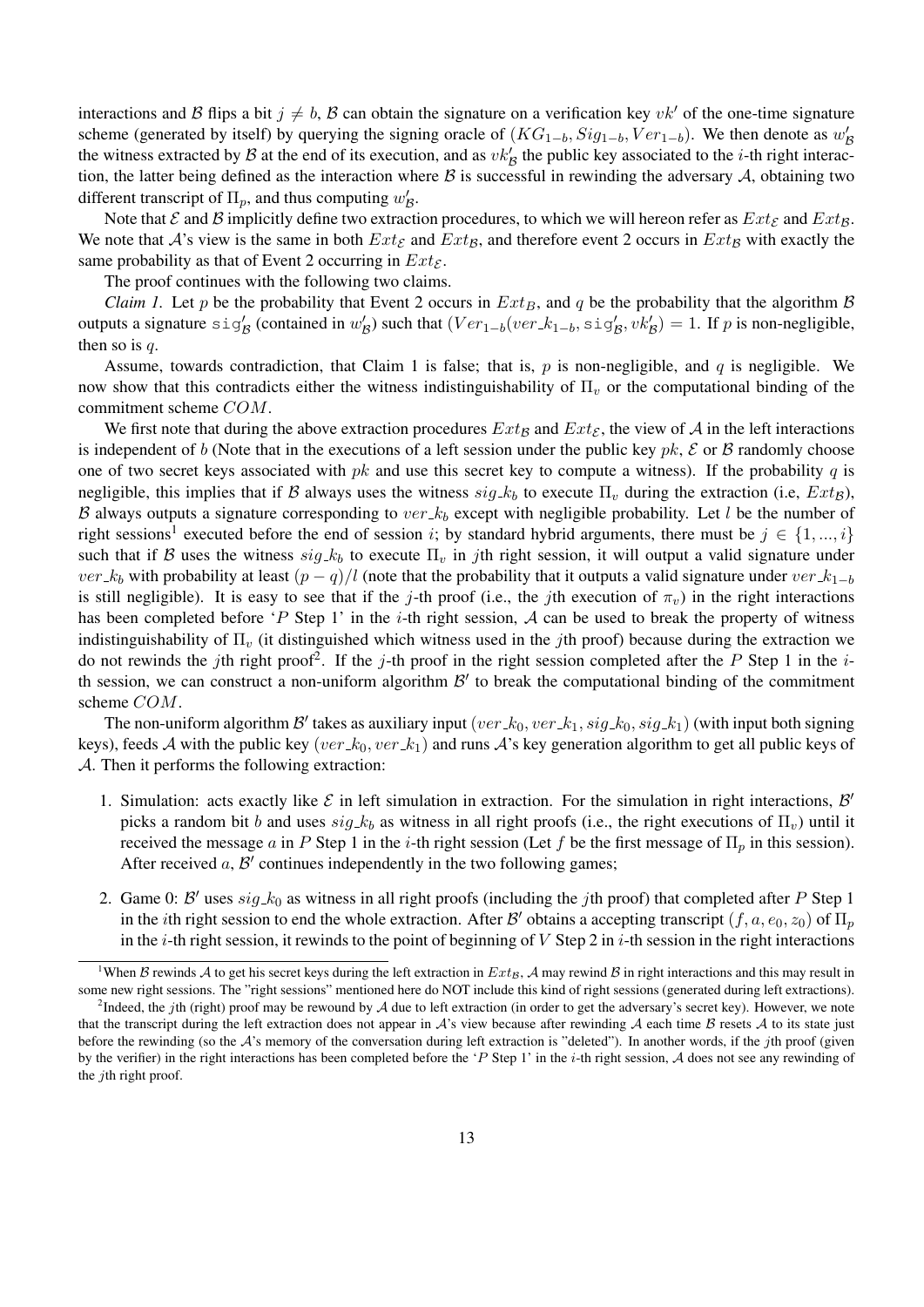and replays this step by sending another random challenge  $e'_0 \neq e_0$  until he gets another accepting transcript  $f, a, e'_0, z'_0$  of  $\Pi_p$ .

3. Game 1: repeats Rewinding Game 0 twice and obtains two accepting transcript  $(f, a, e_1, z_1)$  and  $(f, a, e'_1, z'_1)$ of  $\Pi_p$ , but in this game  $\mathcal{B}'$  uses  $sig_k$  as witness in all right proofs (including the *j*th proof) that completed after P Step 1 in the *i*th right session to end the whole extraction. Since the  $\Pi_v$  is *partial-witness-independent*, and note that a proof that completed after P Step 1 in the *i*th right session means  $A$  has seen at most the first message of V (i.e., V step 1) in that proof, so  $\mathcal{B}'$  can choose different witness to complete those right proofs after A sent the first message a of  $\Pi_p$  (P Step 1) in the *i*th right session.

Note that the message  $a$  sent by  $A$  in the *i*th right session contains a commitment  $C$  and a verification key  $vk'$  of a one-time strong signature scheme. Clearly, with probability negligibly close to  $p^2$ ,  $\beta$  will output two valid witness  $w'_0 = (sig'_0, r_0)$  and  $w'_1 = (sig'_1, r_1)$  from the above two games such that the following holds:  $\texttt{sig}_0' = \textit{Sig}_0(\textit{sig\_k_0}, \textit{vk}'), \, \texttt{sig}_1' = \textit{Sig}_1(\textit{sig\_k_1}, \textit{vk}')$  ,  $c = \textit{COM}(\texttt{sig}_0', r_0))$  and  $c = \textit{COM}(\texttt{sig}_1', r_1)).$  This contradicts the computational-binding property of the scheme COM.

In sum, if the event 2 occurs in  $Ext_E$  with a non-negligibly probability p, the algorithm B can output a signature sig'<sub>B</sub> of vk'<sub>B</sub> such that  $(Ver_{1-b}(ver.k_{1-b}, sig'_B, vk'_B)) = 1$  with a non-negligible probability. If B did not query the signing oracle on the message  $vk'_B$ , it breaks the scheme  $(KG_{1-b}, Sig_{1-b}, Ver_{1-b})$ .

*Claim 2.*  $vk'_B$  is different from any verification key of the one-time strong signature scheme  $(KG', Sig', Ver')$ generated by  $\beta$  in the left interactions.

Assume otherwise,  $vk'_B$  appeared in the transcript of jth left session for some  $1 \le j \le s$ , which we denote with  $tr_{left}^{j}$  and  $tr_{left}^{j} = (tran_j, \delta_j)$  according to our notation. Let  $tr_{right}^{i} = (tran_i, \delta_i)$  be the accepting transcript in the *i*th left session before B rewinds. Then, we have  $Ver'(vk'_{\mathcal{B}}, tran_j, \delta_j) = 1$ ,  $Ver'(vk'_{\mathcal{B}}, tran_i, \delta_i) = 1$  and  $tr_{left}^{j} \neq tr_{left}^{i}$  (according to the definition 3), thus one the following two cases must occur: 1)  $tran^{j} \neq tran^{i}$ , this means A produced a valid signature on a different message; 2)  $\delta_j \neq \delta_i$ , this means A produced a valid different signature (on a possibly different message). It is clear that in both cases  $A$  violates the security requirements of a one-time strong signature scheme.  $\Box$ 

#### 3.1 Efficient Instantiations of Our Transformation

We present two efficient instantiations based on Pedersen's commitment scheme (based on DL assumption)[35] and Elgamal commitment scheme (based on DDH assumption) respectively. For the signature schemes, we employ the Boneh and Boyen's short signature scheme (based on Strong DH Assumption)[6] and the one-time strong signature scheme in [19]. We first note that when we make the assumptions underlying these specific schemes, our protocols  $\Pi_p$  and  $\Pi_v$  can be reduced into 3-round protocols, and  $\Pi_v$  still enjoys the partially-witness-independent property. We now briefly recall these schemes.

*The Boneh and Boyen's scheme.* This scheme is based on bilinear map and its security relies on the strong Diffie-Hellman Assumption. Let  $G_1$  and  $G_2$  are two cyclic groups of prime order q with generators  $g_1, g_2$  respectively,  $\psi$ is an efficiently computable isomorphism  $\psi: G_2 \to G_1$  with  $\psi(g_2) = g_1$ . We say  $(G_1, G_2)$  are bilinear groups if there exist a group  $G_T$ , an isomorphism  $\psi$  defined above, and a bilinear map  $\epsilon: G_1 \times G_2 \to G_T$  such that for all  $u \in G_1$ ,  $v \in G_2$  and  $a, b \in \mathbb{Z}$ ,  $\epsilon(u^a, v^b) = \epsilon(u, v)^{ab}$  and  $\epsilon(g_1, g_2) \neq 1$ .

The signature scheme operates as follows: 1) **Key generation algorithm** KG. Pick a random generator  $g_2 \leftarrow_R$  $G_2$  and set  $g_1 = \psi(g_2)$ . Pick random  $x, y \leftarrow_R \mathbb{Z}_q^*$ , and compute  $u \leftarrow g_2^x \in G_2$  and  $v \leftarrow g_2^y \in G_2$ . Also compute  $z \leftarrow \epsilon(g_1, g_2) \in G_T$ . The verification key is  $(g_1, g_2, u, v, z)$ , the signing key is  $(x, y)$ . 2) Signing **algorithm** Sig. Given a signing key  $x, y \in \mathbb{Z}_q^*$  and a message  $m \in \mathbb{Z}_q^*$ , pick a random  $r \leftarrow_R \mathbb{Z}_q^*$  and compute  $\sigma \leftarrow g_1^{1/(x+m+yr)} \in G_1$ . Here  $1/(x+m+yr)$  is computed modulo q. In the unlikely event that  $x+m+yr=0$ we try again with a different random r. The signature is  $(\sigma, r)$ . 3) Verification algorithm  $Ver$ . Given a verification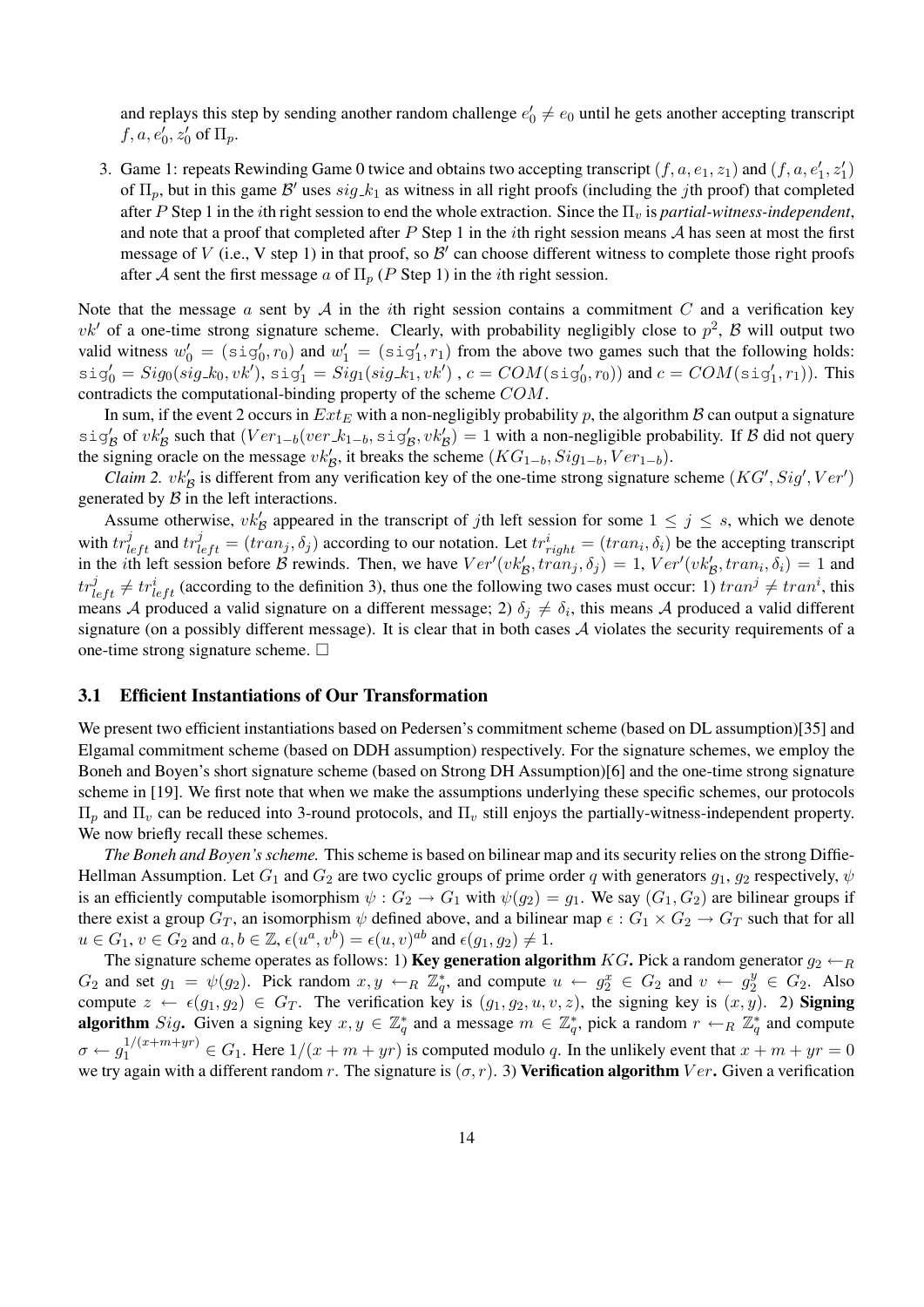key  $(g_1, g_2, u, v, z)$ , a message  $m \in \mathbb{Z}_q^*$ , and a signature  $(\sigma, r)$ , verify  $\epsilon(\sigma, u \cdot g_2^m \cdot v^r) = z$ , if this is the case, output *valid*, otherwise output *invalid*.

*Pedersen's commitment scheme.* Let p, q be two primes such that  $p = 2q + 1$ ,  $|q| = n$ , where n is the security parameter, and let  $G_q$  denote the subgroup of  $\mathbb{Z}_p^*$  with order q in which the DL problem is hard and g is a generator of the subgroup. To commit a value, the receiver chooses a random numbers  $x \in \mathbb{Z}_q$  first (this results in the verifier sending this random value in V step 1 in the protocol depicted in figure 1), computing  $h = g^x$ , and sends h to the sender. Then the sender S commits to a value y as follows: it randomly chooses  $r \in \mathbb{Z}_q$ , computing  $C = g^y h^r$ , send  $C$  to the receiver. To decommit a commitment  $C$ , the sender delivers  $y$  and  $r$ . The binding property of this commitment scheme lies in DL assumption on the subgroup  $G_q$ . We note that this scheme enjoys perfect-hiding property: the distribution of the commitments is indistinguishable for all powerful receiver  $R^*$ .

*Elgamal commitment scheme*. It is a basic application of Elgamal encryption scheme. Let  $p, q, g, G<sub>q</sub>$  as described above, but in this scheme we assumes that the DDH problem in  $G_q$  is hard. To commit a value y, the sender S chooses a random numbers  $x \in \mathbb{Z}_q$  and computes  $h = g^x$  (note that the sender chooses x itself and the committing stage does not require interaction), then it commits to a value y as follows: it randomly chooses  $r \in \mathbb{Z}_q$ , computing  $C = (g^r, g^y h^r)$ , send C to the receiver. To decommit a commitment c, the sender delivers y and r. The hiding property of this commitment scheme lies in DDH assumption on the subgroup  $G_q$ , and this scheme enjoys perfect-binding property: it is impossible to open a commitment  $C$  in different way for all powerful receiver  $S^*$ .

In the following specific instantiations, we use the same prime  $q$  in both the Boneh and Boyen's scheme and the commitment schemes, therefore the length of the each part of the signature  $(\sigma, r)$  is  $\lceil \log_2 q \rceil$ . Let  $\lceil \sigma \rceil$  be the integer representation of  $\sigma$ , clearly  $\sigma$  is in  $\mathbb{Z}_q$  which is the message space of the Pedersen's scheme. We assume without loss of generality that the length of the public key  $vk'$  of the efficient one-time strong signature scheme is  $\lceil \log_2 q \rceil$ , the message size required by the the Boneh and Boyen's scheme (in fact, we can sign arbitrary message by hashing it first without loss of security, see [6]).

It is easy to instantiate the protocol  $\Pi_v$  in which the verifier prove the knowledge of the secret key of the The Boneh and Boyen's signature scheme by using the well-known proof of knowledge of one out of two discrete logarithms. Now, consider the following two statements, where the common input consists of a commitment key C, signature verification keys generated according to the key-generation algorithm of the Boneh and Boyen's schemes and a message  $m$  (i.e, the verification key of the one time signature scheme):

- 1. There exist  $\sigma$ , r such that  $C = COM(\sigma, r)$  and  $\sigma$  is a valid signature of m under one of two signature verification keys, according to Boneh and Boyen's signature verification algorithm.
- 2. There exist  $\sigma$ , r such that  $C = COM(\sigma, r)$  and  $\sigma$  is a valid signature of m under a given signature verification key, according to Boneh and Boyen's signature scheme.

We observe that if we can design an efficient  $\Sigma$ -protocol for statement 2, then we can apply the OR-composition technique discussed in Appendix ??, and obtain an efficient Σ-protocol for statement 1. Therefore, we focus on giving an efficient instantiation of a  $\Sigma$ -protocol for statement 1. (We stress that the  $\Sigma$ -protocol for statement 2 based on El Gamal's commitment scheme satisfies only special honest-verifier *computational* zero-knowledge, and so does the corresponding  $\Sigma$ -protocol for the statement 1.)

The Σ-protocols for the statement 1 based on Pedersen's commitment scheme and the Elgamal commitment scheme are depicted in Figure 2 and Figure 3, respectively. The common input consists of two commitments  $C_1$ ,  $C_2$  to the signature  $(\lceil \sigma \rceil, r)$  (where  $C_1$  is a commitment to  $\lceil \sigma \rceil$  and  $C_2$  is a commitment to r), the verification key  $(g_1, g_2, u, v, z)$  of the Boneh and Boyen's scheme, parameters g, h, p, q of Pedersen's scheme and message m.

*Ideas behind the* Σ*-protocols for statement 1.* Our proof system combines the following two subprotocols: (1) a proof of knowledge of the value committed to by the commitment key (for Pedersen's scheme, the proof system of this statement is proposed in [32]); (2) a proof that the value contained in the commitment is a vlid signature on a known massage. This can be done as follows: first the prover generates  $A$  and  $F$  (see figure 2 and figure 3) on which the verifier will check whether these element pass a randomized variant of the signature verification equation (we note that it is possible to see that sending both  $F$  and  $t$  will not harm the prover, as Boneh and Boyen's signatures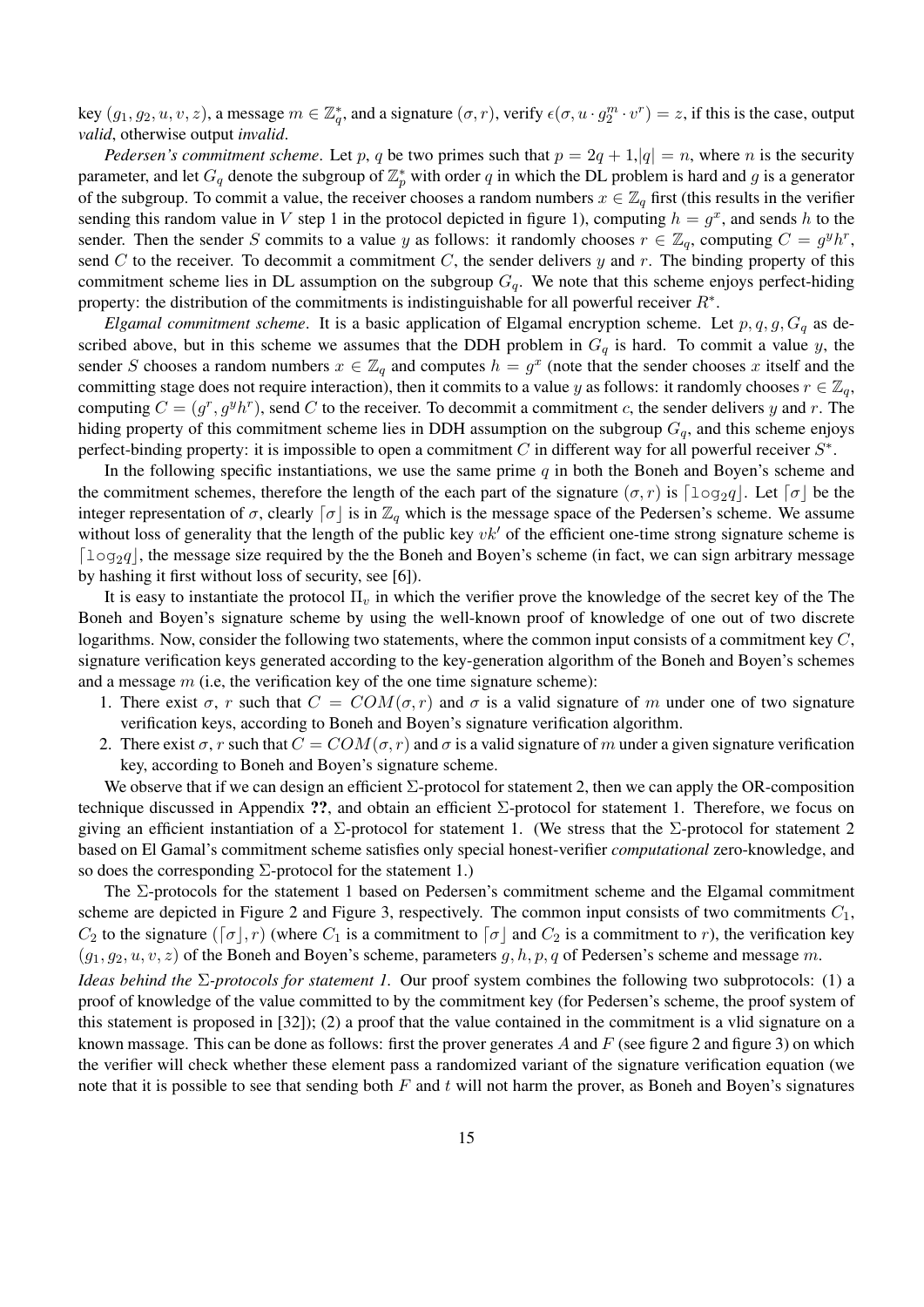are properly randomized). Then the prover sends three specific element  $B, D$  and  $E$  whose purpose is to show that the signature determined by  $F$  and  $V$  matches the value committed to in the commitment.

For clarity of description, we omit specifying the groups over which the exponentiations are performed, as they are clear from the context.

| <b>The common input:</b> $C_1$ , $C_2$ , $(g_1, g_2, u, v, z, G_1, G_2, G_T)$ , $(g, h, p, q)$ , $m$<br>The Prover's private input: $(\sigma, r)$ , $r_1$ , $r_2$ |                                                                                                   |                                             |  |  |
|-------------------------------------------------------------------------------------------------------------------------------------------------------------------|---------------------------------------------------------------------------------------------------|---------------------------------------------|--|--|
| <b>Prover</b>                                                                                                                                                     |                                                                                                   | Verifier                                    |  |  |
| $t, s_1, s_2, t_1, t_2 \leftarrow_R \mathbb{Z}_q$                                                                                                                 |                                                                                                   |                                             |  |  |
| $M_1 \leftarrow q^{s_1} h^{t_1} \text{mod} p$                                                                                                                     |                                                                                                   |                                             |  |  |
| $M_2 \leftarrow q^{s_2} h^{t_2} \text{mod} p$                                                                                                                     |                                                                                                   |                                             |  |  |
| $A \leftarrow v^r : B \leftarrow v^{s_2}$                                                                                                                         |                                                                                                   |                                             |  |  |
| $D \leftarrow \sigma^{t\lceil \sigma \rfloor \bmod q}$                                                                                                            |                                                                                                   |                                             |  |  |
|                                                                                                                                                                   | $E \leftarrow \sigma^{ts_1 \text{mod} q}; F \leftarrow \sigma^t \quad t, M_1, M_2, A, B, D, E, F$ |                                             |  |  |
|                                                                                                                                                                   | $e \leftarrow_R \mathbb{Z}_q$                                                                     |                                             |  |  |
| $y_1 \leftarrow s_1 + e\lceil \sigma \rceil \mod q$                                                                                                               |                                                                                                   |                                             |  |  |
| $z_1 \leftarrow t_1 + e r_1 \mod q$                                                                                                                               |                                                                                                   |                                             |  |  |
| $y_2 \leftarrow s_2 + e r \mod q$                                                                                                                                 |                                                                                                   |                                             |  |  |
| $z_2 \leftarrow t_2 + er_2 \mod q$                                                                                                                                | $y_1, z_1, y_2, z_2$                                                                              |                                             |  |  |
|                                                                                                                                                                   |                                                                                                   | Verifier accepts if only if:                |  |  |
|                                                                                                                                                                   |                                                                                                   | $C_1^eM_1 = g^{y_1}h^{z_1} \text{mod} p;$   |  |  |
|                                                                                                                                                                   |                                                                                                   | $C_2^e M_2 = q^{y_2} h^{z_2} \text{mod} p;$ |  |  |
|                                                                                                                                                                   |                                                                                                   | $v^{y_2} = A^e B; F^{y_1} = D^e E;$         |  |  |
|                                                                                                                                                                   |                                                                                                   | $\epsilon(F, uq_2^m A) = z^t$               |  |  |

Figure 2. The Σ-protocol for the statement 1 based on Pedersen's commitment scheme, i.e., proof of relationship  $\{((C_1, C_2, g_1, g_2, u, v, z, g, h, p, q, m); (\sigma, r, r_1, r_2)) \mid C_1 = g^{\lceil \sigma \rfloor} h^{r_1} \wedge C_2 = g^r h^{r_2} \wedge \epsilon(\sigma, u g_2^m v^r) = z\}.$ 

For the  $\Sigma$ -protocol based on Pedersen's commitment scheme, it is easy to see that we can compute the witness from two different transcripts  $(a, e, z)$  and  $a, e', z'$  of two executions of above protocol. Special honest-verifier zeroknowledge is also clear: given a challenge e, a simulator randomly chooses  $s \leftarrow_R \mathbb{Z}_q^*$  and computes  $\sigma \leftarrow g_1^s \in G_1$ , picks  $t \leftarrow_R \mathbb{Z}_q$ ,  $y_1 \leftarrow_R \mathbb{Z}_q$ ,  $y_2 \leftarrow_R \mathbb{Z}_q$ ,  $z_1 \leftarrow_R \mathbb{Z}_q$  and  $z_2 \leftarrow_R \mathbb{Z}_q$ ; then, it computes  $M_1 \leftarrow g^{y_1} h^{z_1} C_1^{-e}$  modp,  $M_2\leftarrow g^{y_2}h^{z_2}C_2^{-e}$ mod $p, F\leftarrow \sigma^t\in G_1, D\leftarrow \sigma^{t\lceil\sigma\rfloor$ mod $q\in G_1, E\leftarrow D^eF^{-y_1}\in G_1, A\leftarrow u^{-1}g_2^{-m}g_2^{1/s}\in G_2,$  $B \leftarrow v^{y_2} A^{-e} \in G_2$ , and it is easy to check that the "transcript" generated in this way is with the same distribution of the real execution. Note that the Boneh and Boyen's scheme requires  $(x + m + yr) \in \mathbb{Z}_q^*$ , and this is why the simulator can randomly choose s from  $\mathbb{Z}_q^*$ .

We can analyze the  $\Sigma$ -protocol based on Elgamal commitment scheme in similar way, but this protocol enjoys only special honest-verifier *computational* zero-knowledge.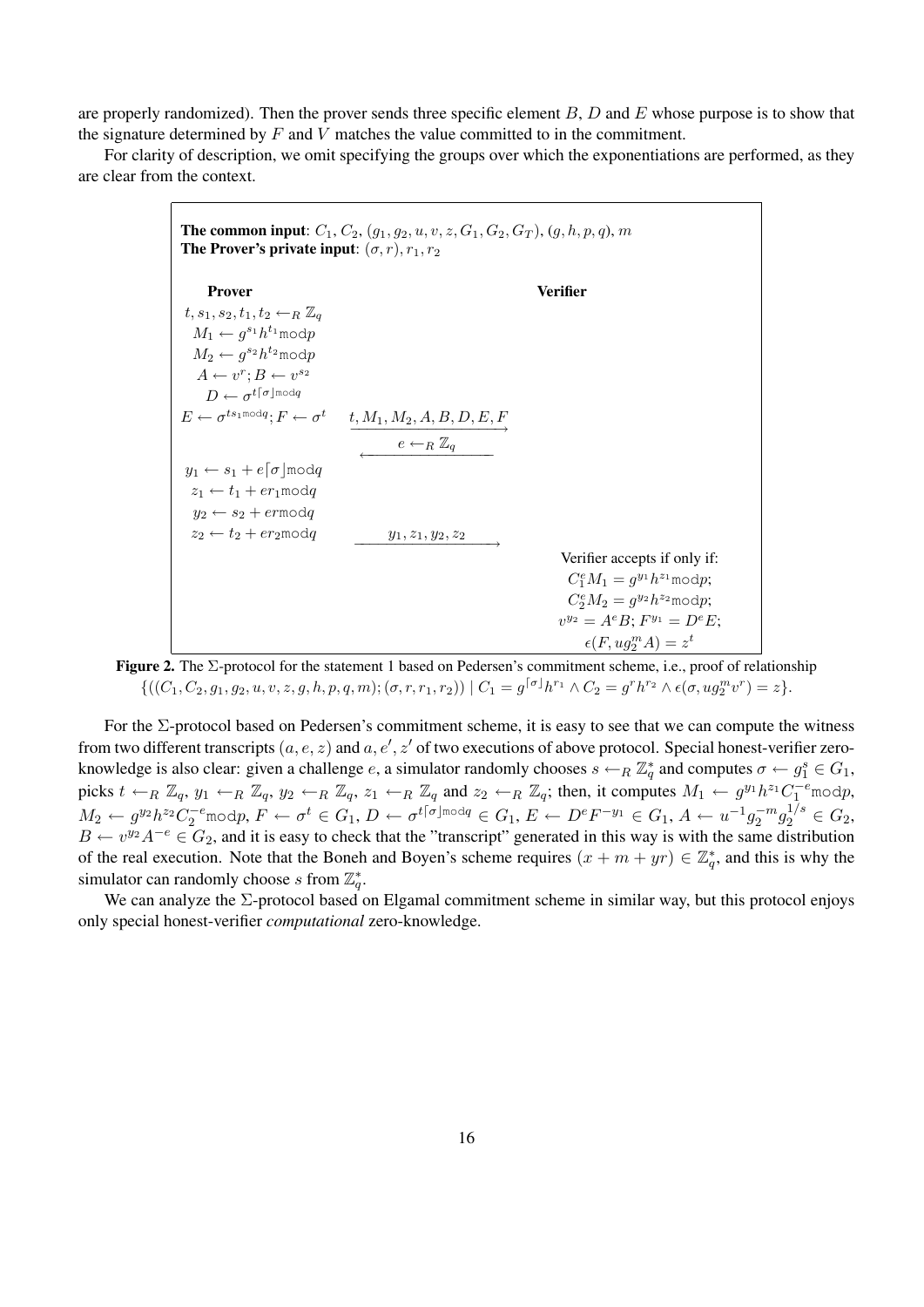

Figure 3. The Σ-protocol for statement 1 based on Elgamal commitment scheme, i.e, proof of relationship  $\{((C_{11}, C_{12}, C_{21}, C_{22}, g_1, g_2, u, v, z, g, h, p, q, m); (\sigma, r, r_1, r_2)) \mid (C_{11}, C_{12}) = (g^{r_1}, g^{\lceil \sigma \rfloor} h^{r_1}) \wedge (C_{21}, C_{22}) =$  $(g^{r_2}, g^r h^{r_2}) \wedge \epsilon(\sigma, u g_2^m v^r) = z\}.$ 

# 4 Impossibility Result for Concurrently Non-Malleable Zero-Knowledge in the BPK model

In this section we ask the natural question of whether it is possible to further reduce the setup assumptions used in Section 3 for the construction of concurrently non-malleable zero-knowledge arguments of knowledge. We consider the setup assumptions of the BPK model. Due to the lack of authenticated access to the public file (as in the APK model), no assumption is made in the BPK model about guaranteeing that the public file is correctly read from provers at any time during the proof stage. In other words, if we consider (without loss of generality) any prover's action of reading the public file as a message exchange between this prover and the public file site, we allow the communication between the prover and the public file site to be unauthenticated, and thus subject to modification by a man-in-the-middle adversary. As a consequence, we obtain the following negative result:

**Theorem 4.1** Let L be a language and let  $R_L$  be the relation associated to L. If in the BPK model, there exists a concurrently non-malleable zero-knowledge arguments of knowledge for  $R_L$ , then L is in BPP.

As the APK model can be seen as a minor strengthening of the BPK model, this negative result seems to imply that the setup assumptions that are sufficient in Theorem 3.1 to obtain concurrently non-malleable zero-knowledge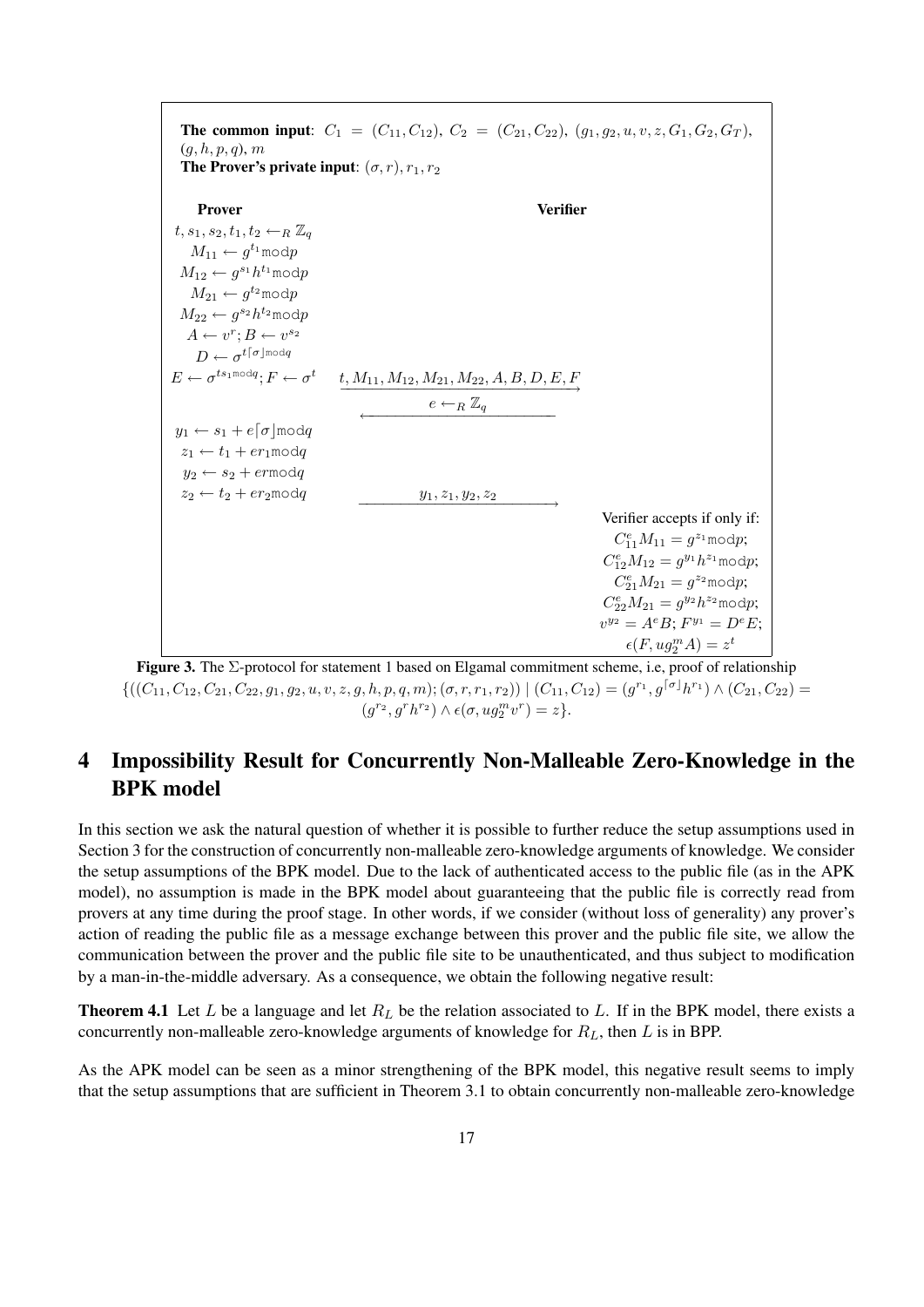arguments of knowledge for relations associated with non-trivial languages, are essentially optimal. In other words, the above result says that authenticated communication between all provers and the public file site is a necessary assumption to obtain these protocols. The proof of Theorem 4.1 is obtained by transforming a concurrently nonmalleable zero-knowledge arguments of knowledge for  $R<sub>L</sub>$  in the BPK model into one for the same relation in the standard model (that is, without setup assumption), and then invoking the result of [29], which says that such protocols, even regardless of their (polynomial) round complexity, are only possible for relations associated with trivial languages in the standard model.

*proof of theorem 4.1.* The proof is obtained by transforming a concurrently non-malleable zero-knowledge arguments of knowledge for  $R_L$  in the BPK model into one for the same relation in the standard model (that is, without setup assumption), and then invoking the result of [29], which says that such protocols, even regardless of their (polynomial) round complexity or simulation paradigm (black-box or non-black-box), are only possible for relations associated with trivial languages in the standard model.

Let,  $(P, V)$  be a concurrently non-malleable zero-knowledge arguments of knowledge for  $R_L$  in the BPK model; here,  $V = (V_1, V_2)$ , where  $V_1$  runs in the preprocessing stage and  $V_2$  runs in the proof stage.

We define a protocol  $(P', V')$  in the standard model as follows. V' divides its random tape in two parts (of appropriate length) as  $r_1||r_2$ ; then, it first runs  $V_1$  on input the security parameter  $1^n$  and using  $r_1$  as randomness, thus obtaining  $(pk, sk)$  and sending pk to P'; then it continues running  $V_2$  using  $r_2$  as randomness. P' is almost identical to P, the only difference being that whenever P uses the value  $pk<sub>V</sub>$  from the public file,  $P'$  uses the value pk received from  $V'$ . Here, we assume without loss of generality that P sends the first message in the execution of  $(P, V)$ , if not, we should add another P' step: after receiving the public key pk from V', P' replies with a message 'I received  $pk$ ' and then both parties continue as discussed above (i.e.,  $V'$  runs  $V_2$  and  $P'$  runs  $P$ ).

We now need to show that  $(P', V')$  is a concurrently non-malleable zero-knowledge argument of knowledge in the standard model, under the assumption that  $(P, V)$  is a concurrently non-malleable zero-knowledge argument of knowledge in the BPK model. To that purpose, we first show how to formally define the notion of concurrently non-malleable zero-knowledge argument of knowledge in the BPK model, and recall the definition of concurrently non-malleable zero-knowledge argument of knowledge in the standard model.

*The definition in the BPK model.* We note that concurrently non-malleable zero-knowledge argument of knowledge in the BPK model can be formally defined almost identically as in the APK model, the only differences being the following. First, the equality  $F_p = F$  does not hold any more in the BPK model; that is, each prover P's access at time t to the public file F may return a file  $F_{P,t}$  that may not be equal to F due to adversarial action from a man-in-the-middle (Though each prover can keep the file in local memory, The adversary still can invoke different provers in the left interactions, and these provers do not aware the existence of each other, thus the public file kept by a prover may be different form the one kept by another prover). Second, in modeling the adversary  $A$ 's man-inthe-middle attack, for sake of generality we consider the worst possible behavior from  $A$ , where each prover  $P$ 's access at time t to the public file F may return a file  $F_{P,t,A}$  that is arbitrarily chosen by A. The requirements of completeness, concurrent zero-knowledge, extraction and simulatability of A's view are consequently modified.

*The definition in the standard model.* We note that concurrently non-malleable zero-knowledge argument of knowledge in the standard model were first defined in [17], where the extraction property says that for each adversary who plays as a man-in-the-middle and is given access to a polynomial number of provers in left interactions, there exists a simulator that is not given access to such provers and is essentially as successful in making the verifier in the right interaction accepts. In the same paper, it was also showed that the property guaranteeing extraction of a valid witness from the adversary implies the concurrent non-malleability property of the given protocol.

Rest of the proof (sketch). The completeness property of  $(P', V')$  immediately follows from the analogue property of  $(P, V)$ .

To see that  $(P', V')$  satisfies the concurrent zero-knowledge property, we construct a simulator S for any probabilistic polynomial time V<sup>'\*</sup>. Let  $S = \mathcal{M} = [\mathcal{M}_P, \mathcal{M}_V]$  (the latter algorithms are guaranteed by the assumed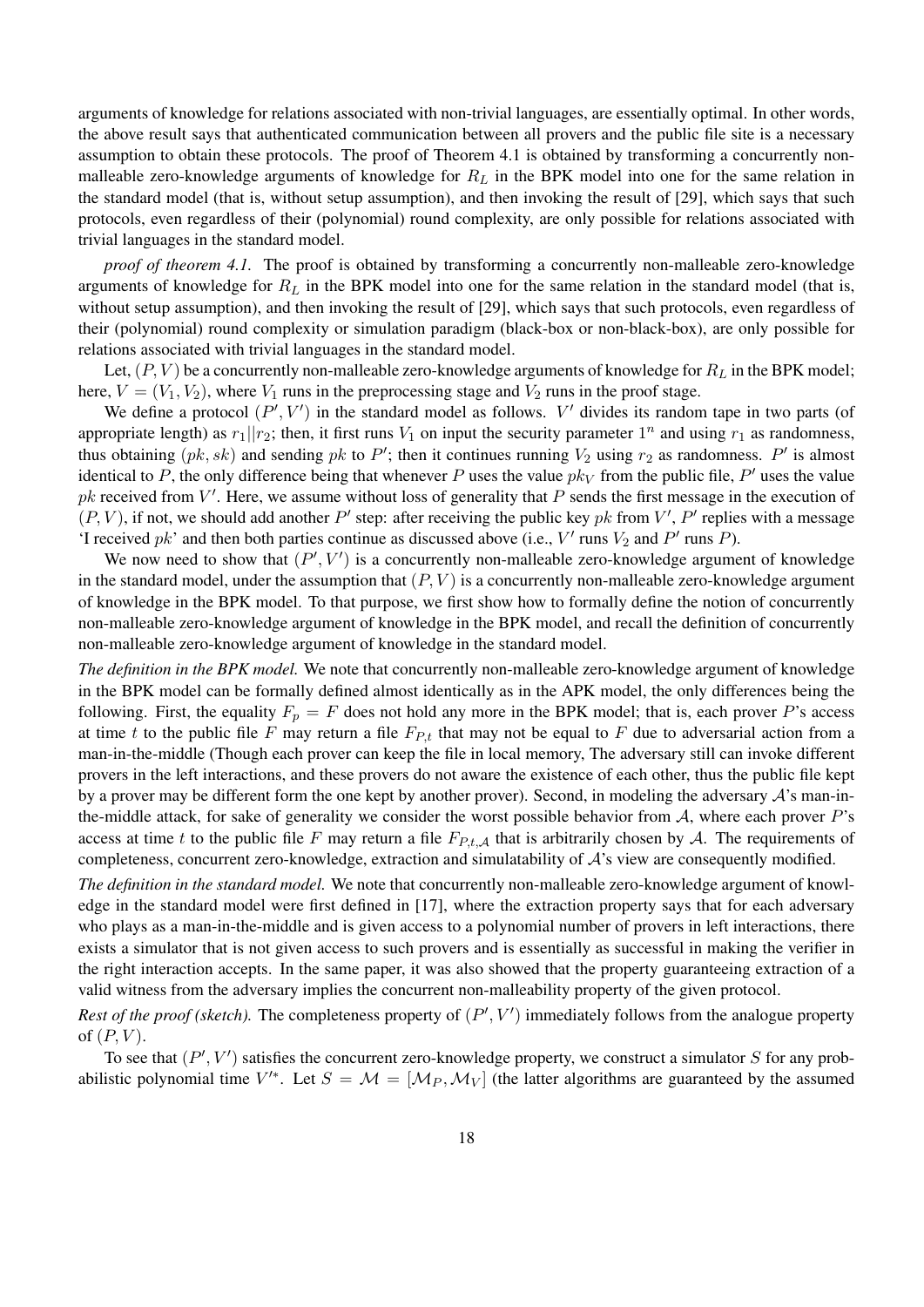simulatability of A's view property of protocol  $(P, V)$ ). Then S acts as following:  $\mathcal{M}_V$  does nothing; whenever  $V'^*$  sends a arbitrary public key pk to  $M_P$ ,  $M_P$  starts a new session under pk as it interacts with the man-in-themiddle adversary A (here,  $M_P$  treats  $V'^*$  as A); at the end of simulation, S outputs the transcript of all interactions. This simulator works because in the (unauthenticated) BPK model, A actually delivers an arbitrary public key to the prover before each session (again, note that  $\mathcal A$  can invoke different provers in every left session, so prover's memory of the public file does not keep  $A$  from delivering an arbitrary public key to a prover before each session) in the left interactions, and thus we can view the interactions between  $V^*$  with several honest provers (in the protocol  $(P', V')$ ) as the left interactions in which  $V'^*$  plays the man-in-the-middle adversary interacting with several honest provers and verifiers with respect to protocol  $(P, V)$  (indeed  $V'^*$  does not interacts with V).

The protocol  $(P', V')$  also enjoys the extraction property (and therefore the concurrent non-malleability property). We can construct an extractor E' for the man-in-the-middle adversary A' with respect to  $(P', V')$  by modifying the extractor E (this guaranteed by the extraction property of  $(P, V)$ ) for the adversary A with respect to  $(P, V)$ in this way: instead of generating a public file (consisting of a number of public keys) and feeding this file to  $A$ first (this can be seen to be an implicit requirement for  $E$  or otherwise the extraction property would not hold for  $(P, V)$ ), E' stores this file itself. Whenever A' want to interact with  $V_i$ , E' first sends the public key in the *i*-th entry of the public file, and then acts just identically to E. We can claim that if  $E'$  does not work, so E doesn't, because by modifying  $A'$ , we can easily construct an adversary A which will break the extraction property of  $(P, V)$ .

### References

- [1] B. Barak. How to go beyond the black-box simulation barrier. In Proc. of IEEE FOCS'01, pp.106-115, 2001.
- [2] B. Barak. Constant-round Coin Tossing with a Man in the Middle or Realizing the Shared Random String Model. In Proc. of IEEE FOCS'02, pp.345-355, 2002.
- [3] B.Barak, R. Canetti, J. B. Nielsen, and R. Pass. Universally Composable Protocols with Relaxed Set-Up Assumptions. In Proc. of IEEE FOCS'04, pp.186-195, 2004.
- [4] B. Barak, O. Goldreich. Universal Arguments and Their Applications. In Proc. of IEEE CCC 2002, pp. 194-203, 2002
- [5] B. Barak, O. Goldreich, S. Goldwasser, Y. Lindell. Resettably sound Zero Knowledge and its Applications. In Proc. of IEEE FOCS'01, pp.116-125, 2001.
- [6] D. Boneh, X. Boyen. Short Signatures without Random Oracle. In Advance in Cryptology-EUROCRYPT'04, Springer LNCS3027, pp.382-400, 2004.
- [7] M. Blum. How to Prove a Theorem so No One Else can Claim It. In Proc. of ICM'86, pp. 1444-1451, 1986.
- [8] R. Canetti, O. Goldreich, S. Goldwasser, S. Micali. Resettable Zero Knowledge. In Proc. of ACM STOC'00, pp.235-244, 2000.
- [9] R. Canetti, J. Kilian, E. Petrank and A. Rosen. Concurrent Zero-Knowledge requires  $\Omega(logn)$  rounds. In Proc. of ACM STOC'01, pp.570-579, 2001
- [10] R. Cramer, I. Damgård, and B. Schoenmakers. Proofs of Partial Knowledge and Simplified Design of Witness Hiding Protocols. In Advances in Cryptology-CRYPTO'94, Springer Verlag LNCS 839, pp.174-187, 1994
- [11] I. Damgård. Efficient Concurrent Zero-Knowledge in the Auxiliary String Model. In Advances in Cryptology-EUROCRYPT 2000, Springer LNCS 1807, pp.174-187.
- [12] A. De Santis, G. Di Crescenzo, R. Ostrovsky, G. Persiano and A. Sahai. Robust Non-Interactive Zero Knowledge. In Advance in Cryptology-CRYPTO'01, Springer LNCS 2139, pp.566-598, 2001.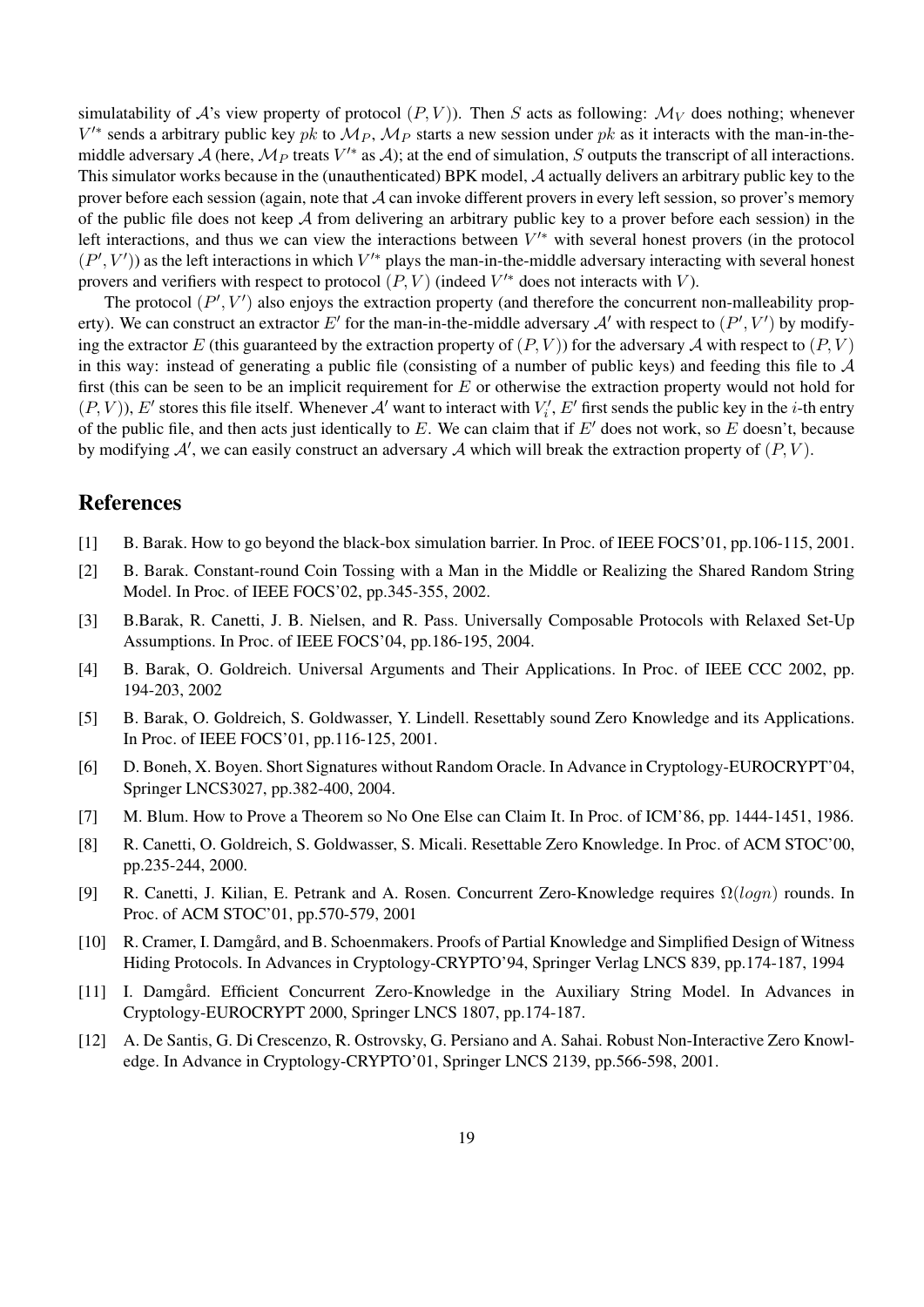- [13] A. De Santis, G. Di Crescenzo, G. Persiano, M. Yung. On Monotone Formaula Close of SZK. In Proc. of IEEE FOCS 1994.
- [14] G. Di Crescenzo, R. Ostrovsky. On Concurrent Zero Knowledge with Preprocessing. In Advances in Cryptology-CRYPTO'99, Spriger LNCS1666, pp. 485-502.
- [15] G. Di Crescenzo, Giuseppe Persiano, Ivan Visconti. Constant Round Resettable Zero Knowledge with Concurrent Soundness in the Bare Public-Key Model. In Advances of Cryptology-Crypto'04, Springer LNCS3152, pp.237-253
- [16] G. Di Crescenzo, Ivan Visconti. Concurrent Zero Knowledge in the Public-Key Model. In Proc. of ICALP 2005, Springer LNCS3580, pp.816-827.
- [17] D. Dolev, C. Dwork and M. Naor. Non-malleable Cryptography. SIAM J. on Computing 30(2):391-437, 2000.
- [18] C. Dwork, M. Naor and A. Sahai. Concurrent Zero-Knowledge. In Proc. of ACM STOC 1998, pp.409-418.
- [19] S. Even, O, Goldreich, S. Macali. On-line/Off-line digital signatures. J. Cryptology 9(1), pp.35-67, 1996.
- [20] J. Garay, P. MacKenzie and K. Yang. Strengthening Zero-Knowledge Protocols Using Signatures. In Advance in Cryptology-EUROCRYPT'03, Springer LNCS2656, pp.177-194,2003.
- [21] R. Gennaro. Multi-trapdoor Commitments and their Applications to Non-Malleable Protocols. In Advance in Cryptology-CRYPTO'04, Springer LNCS3152, pp.220-236, 2004.
- [22] O. Goldreich. Foundation of Cryptography-Basic Tools. Cambridge University Press, 2001.
- [23] O. Goldreich, H. Krawczyk. On the Composition of Zero-Knowledge Proof Systems. SIAM J. on Computing 25(1):169-192, 1996.
- [24] S. Goldwasser, S. Micali, and C. Rackoff. The knowledge complexity of interactive proof systems. SIAM. J. Computing, 18(1):186-208, February 1989.
- [25] S. Goldwasser, S. Micali, and R. Rivest. A digital signature scheme secure against adaptivechosen-message attacks. SIAM J. Computing(2):281-308, 1988.
- [26] L. C. Guillou and J.-J. Quisquater. A practical zero-knowledge protocol fitted to security microprocessors minimizing both transmission and memery. In Advance in Cryptology-EUROCRYPT'88, Springer LNCS 330, pp.123-128, 1988.
- [27] J. Hastad, R. Impagliazzo, L. A. Levin, M. Luby. A Pseudorandom Generator from Any One-Way Functions. SIAM Journal on Computing 28(4):1364-1396, 1999.
- [28] R. Impagliazzo, M. Luby: One-way Functions are Essential for Complexity Based Cryptography. In Proc. of IEEE FOCS'89, pp.230-235, 1989.
- [29] Y. Lindell. Lower Bounds for Concurrent Self-Composition. In Proc. of TCC'04, Springer LNCS2951, pp.203-222, 2004.
- [30] S. Micali, L. Reyzin. Soundness in the Public-Key Model. In Advances in Cryptology-CRYPTO'01, Springer LNCS2139, pp.542-565.
- [31] M. Naor. Bit Commitment using Pseudorandomness. Journal of Cryptology 4(2): 151-158, 1991.
- [32] T. Okamato. Provable secure and Practical Identification Schemes and Corresponding Signature Scheme. In Advances in Cryptology-CRYPTO'92, Springer LNCS740, pp.31-53, 1992.
- [33] R. Ostrovsky, G. Persiano, I. Visconti Concurrent Non-Malleable Witness Indistinguishability and its Applications. ECCC reprot 2006/095.